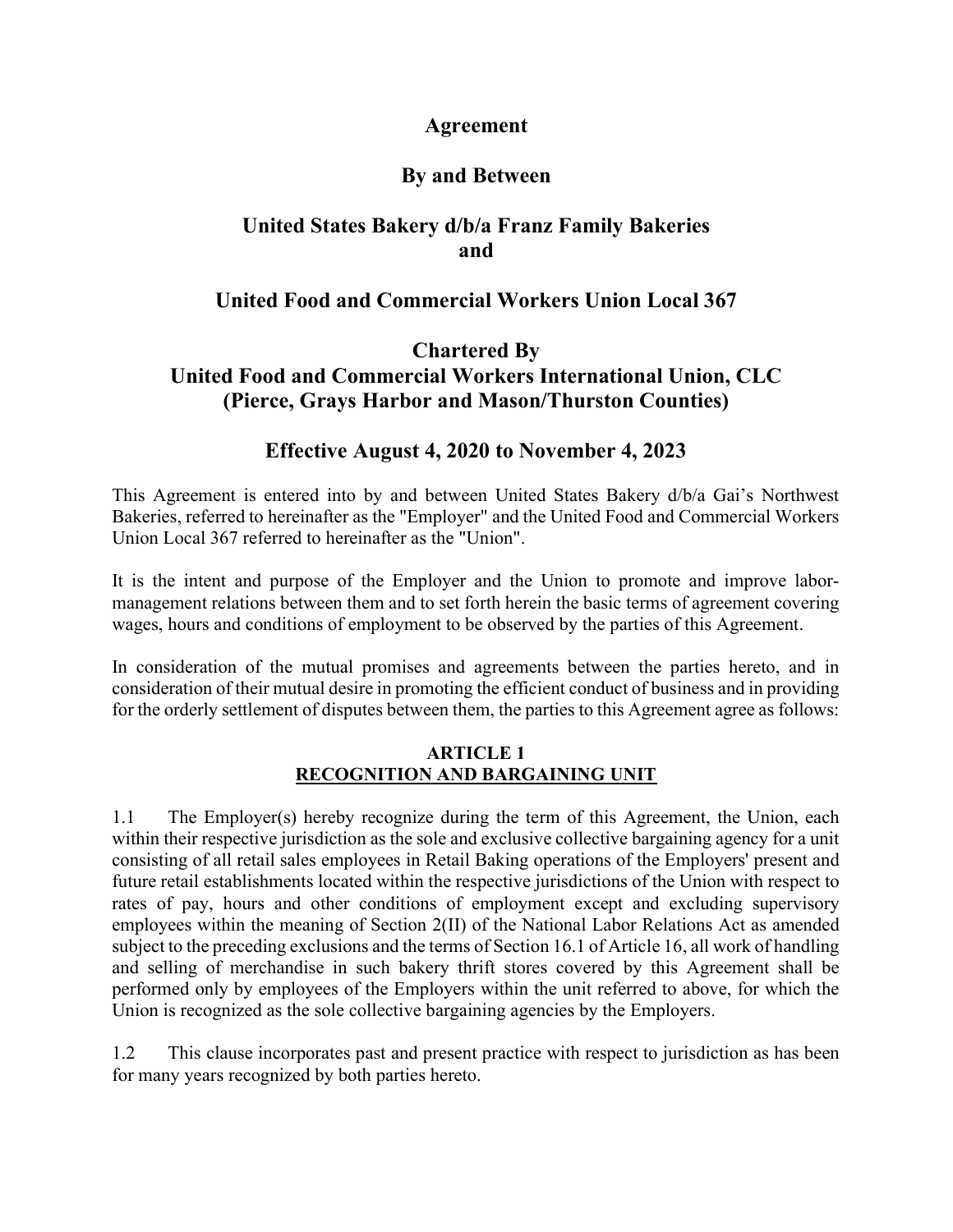## ARTICLE 2 UNION SECURITY

2.1 Pursuant to and in conformance with Section  $8(a)3$  of the Labor Management Relations Act of 1947, as amended, it shall be a condition of employment that all employees covered by this Agreement who are members of the Union in good standing on the effective date of this Agreement shall remain members in good standing, and those who are not members on the effective date of this Agreement, shall, on the thirtieth (30th) day following the effective date of this Agreement, become and remain members in good standing in the Union. It shall also be a condition of employment that all employees covered by this Agreement and hired on or after its effective date shall, on the thirtieth (30th) day following the beginning of such employment, become and remain members in good standing in the Union. For the purpose of this Article, the execution date of this Agreement shall be considered as its effective date.

2.2 It is agreed between the parties that the Union indemnifies and holds the Employer harmless against any actions, claims or liabilities arising from action taken by the Employer in adherence with the Sections of this Article. The Employer shall discharge any employee as to whom the Union, through its authorized representative, delivers to the Employer a written notice that such employee is not in good standing in conformity with this Article. For the purpose of establishing uniform rules for the application of this paragraph of the Agreement, the parties agree as follows:

> 2.2.1 If a newly hired employee fails to apply for Union membership, or if an employee fails to comply with the requirements of continued membership, as set forth above, the Union will serve a letter upon the Employer requesting that such employee be terminated.

> 2.2.2 Upon receipt of a letter requesting termination of an employee who has not complied with Article 2 of the Agreement, the Employer shall (on the same date, if the employee is working on that date) immediately notify such employee that if he has not complied with the Union membership requirements of Article 2 of the Agreement, prior to the end of his next regular shift, his employment shall automatically be terminated.

> 2.2.3 The Union agrees to withdraw any letter of termination if an employee with respect to whom such letter has been served, shall complete his membership requirements within the time limit specified in 2.2.1 and 2.2.2.

2.3 The Employer agrees to furnish the Union with a monthly list of employees hired and/or terminated, or in lieu of such a list to deliver to each employee a notice outlining the provisions of the foregoing paragraph of this Article 2. If the Employer chooses to furnish a list of employees, each month, such list shall be prepared to show new hires and terminations separately and to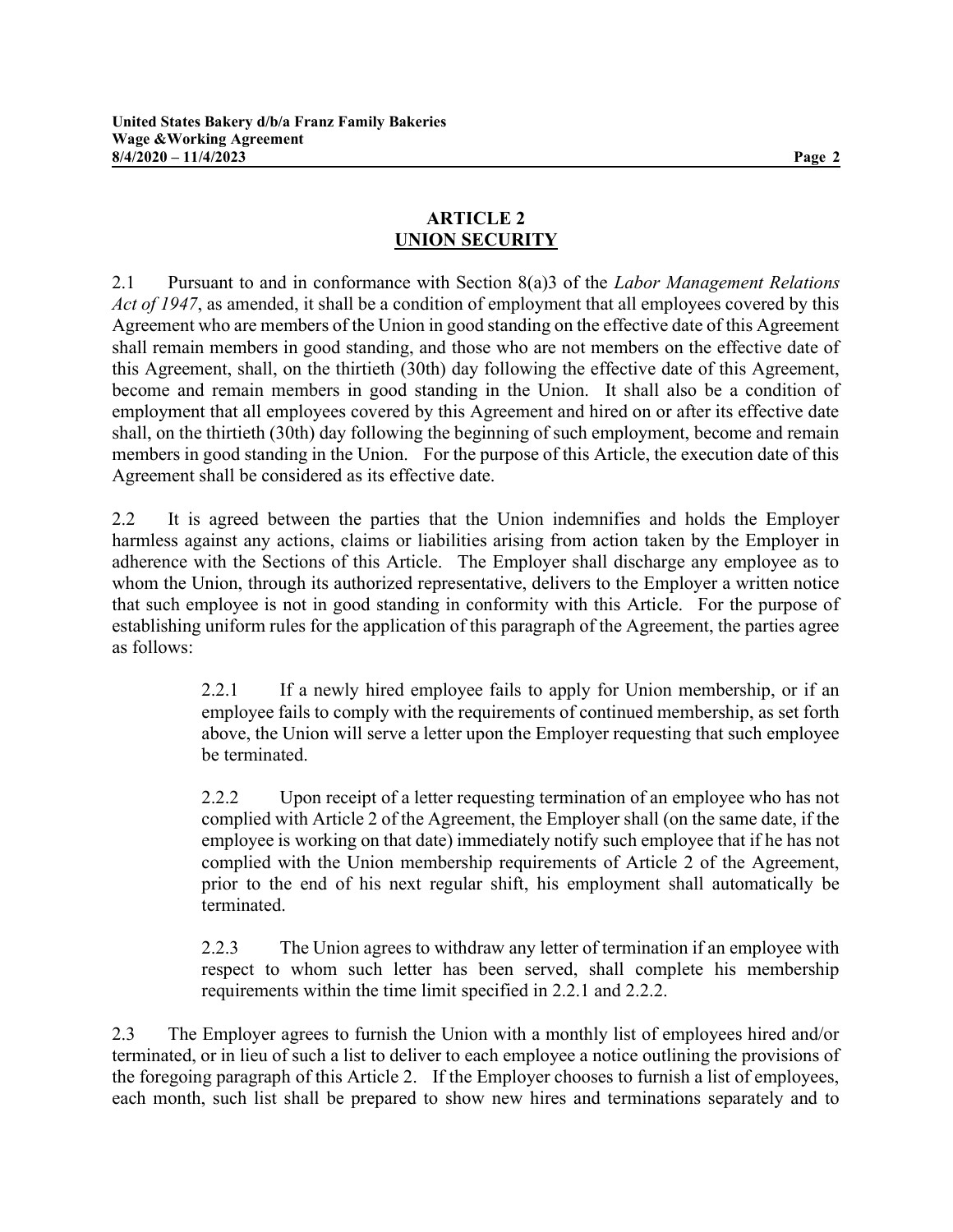designate the employee's last and first name, middle initial, home address and telephone number, last four digits of Social Security number and date of employment or termination. If the Employer chooses to deliver to each employee a notice as referred to above, he shall be furnished a supply of such notices by the Union and postage prepaid envelopes. The original of any such notice shall be delivered to the Union and the first copy to the employee not later than fifteen (15) days following the date of employment.

2.4 No employee shall be disciplined or discharged except for just cause. The Employer shall be the judge of the competency and qualifications of their employees and shall make such judgement fairly.

> 2.4.1 There exists one (1) 60-calendar day probationary period for new employees. If an employee is terminated during this probationary period, such terminations are not subject to the grievance procedure of this Agreement. The Employer may extend the probationary period an additional thirty (30) days upon mutual agreement with the Union.

2.5 No employee shall be discharged or discriminated against for any lawful Union activity, including performing service on a Union Committee outside of business hours or for reporting to the Union the violation of any provisions of the Labor Agreement, providing such activities shall not interfere with the normal performance of the employee's work.

2.6 The Employer agrees that it will not require any employee or prospective employee to take a polygraph (lie detector) test as a condition of employment or continued employment.

#### ARTICLE 3 NON-DISCRIMINATION

3.1 Non-Discrimination: Neither the Employer nor the Union will discriminate in hiring, promotion, or continued employment because of race, religion, creed, color, age, disability, national origin, sex, Vietnam-era veteran status, or disabled veteran status or any other legally protected class or condition. This Agreement shall be interpreted to permit the reasonable accommodation of disabled persons as required by state and/or federal law, including the Americans with Disabilities Act (ADA). In the even a proposed accommodation will conflict with an express provision of this Agreement, the parties, at either's request, shall meet to discuss the proposed accommodations.

3.2 The use of pronouns "he" or "she" and suffixes "men" or "women" shall not be interpreted to refer to members of only one sex but shall apply to members of either sex.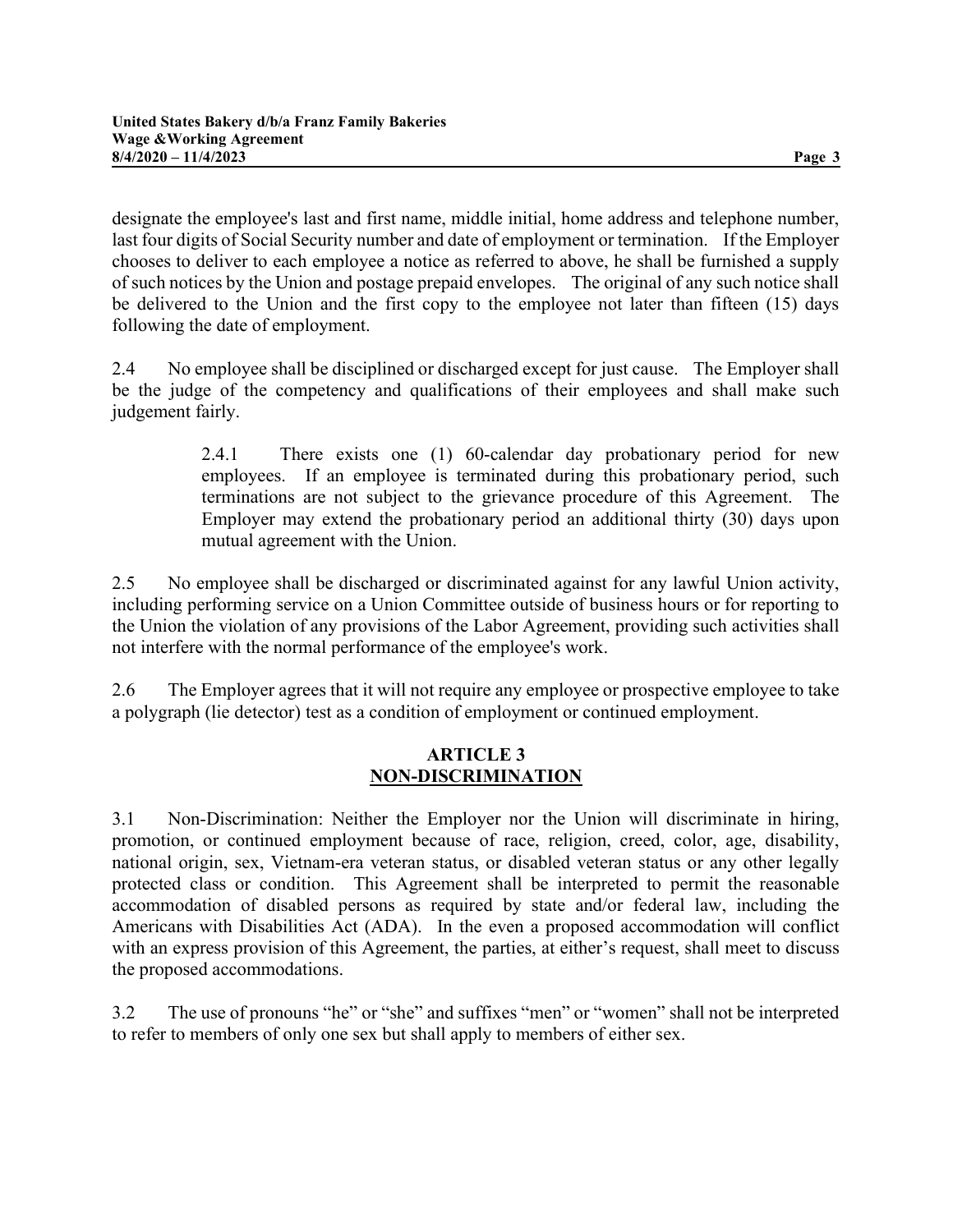## ARTICLE 4 SENIORITY AND AVAILABLE HOURS

#### 4.1 Attainment of Seniority

4.1.1 All employees shall attain seniority after sixty (60) calendar days with the Employer.

4.1.2 Upon completion of this period, seniority shall date back to the last date of hire under this Agreement or as provided below.

#### 4.2 Application of Seniority

4.2.1 Seniority shall be applicable on an individual store basis, except as otherwise provided for under Section 4.2.2, and shall apply to the extent provided for in this Article.

4.2.2 An employee's seniority shall not be broken in cases where the employee transfers to a different store with the same Employer within the geographic jurisdiction covered by the Collective Bargaining Agreements between the Employer and UFCW Union Local No. 1105, UFCW Union Local No. 367, UFCW Union Local No. 381, UFCW Union Local No. 44, and Teamster's Union Local No. 38.

## 4.3 Layoff

4.3.1 Where, on an individual store basis, there is a reduction of the number of employees holding seniority within such store, the last employee hired shall be the first employee laid off, provided qualifications and ability are equal. The affected employee(s) so reduced may displace the most junior employee in the geographical grouping they are in (See attached). In the event of a store closure, the affected employees shall be considered laid off at the time of closure.

#### 4.4 Rehire

4.4.1 Where there is an increase in the number of employees performing comparable work, the last employee laid off from such comparable work shall be the first employee rehired. In cases where two or more employees are laid off within the geographical grouping on the same day, the senior employee shall be the first rehired, provided qualifications and ability are equal (see attached).

4.4.2 Employees shall be required to inform the Employer in writing of their current address and phone number, and with the exception of temporary rehires,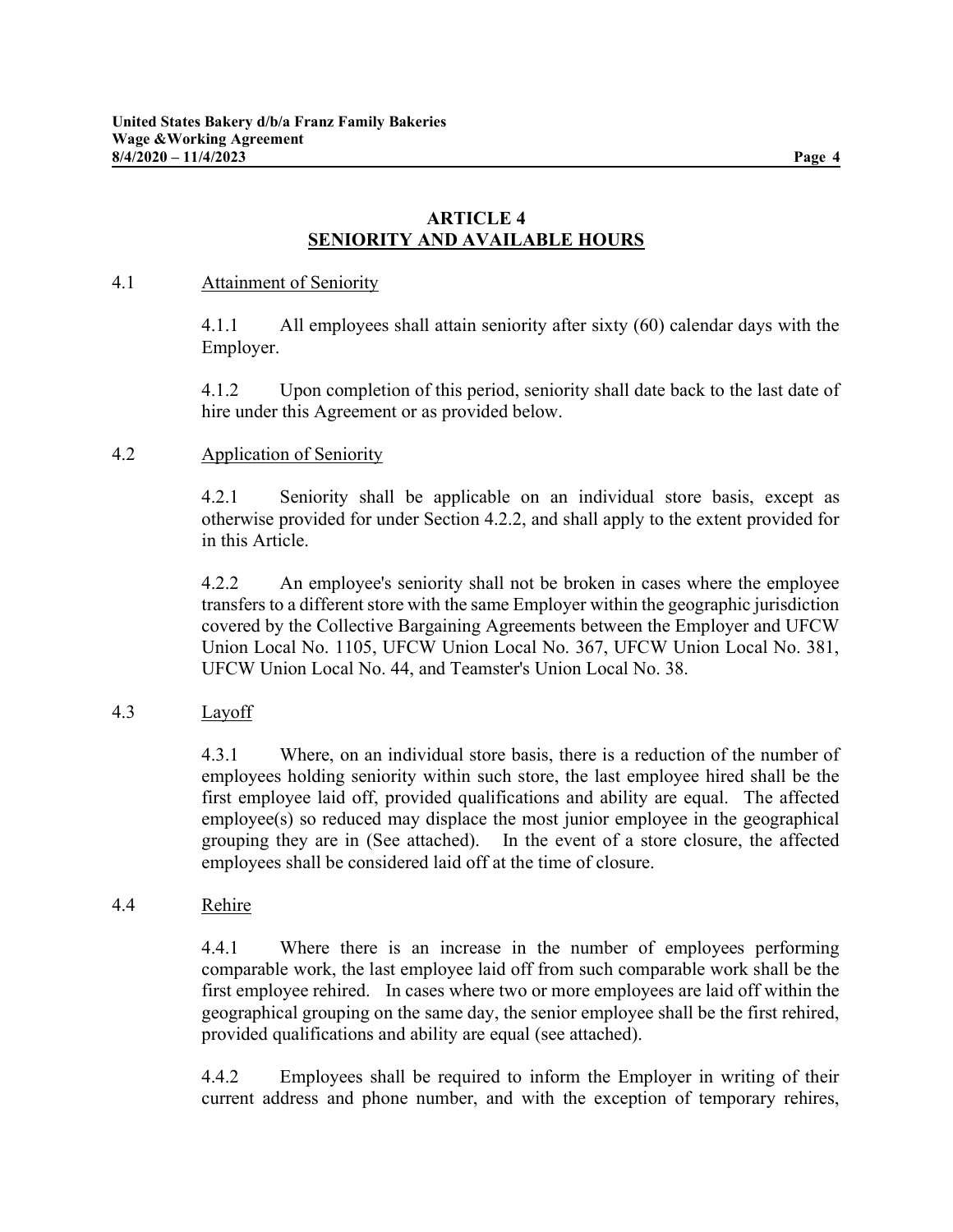employees rehired in accordance with 4.4.1 shall be notified in writing to report to work.

#### 4.5 Loss of Seniority

4.5.1 Except as otherwise provided for in Article 5, LEAVE OF ABSENCE, seniority shall be broken, and the employee's services shall be terminated for the following reasons:

4.5.2 Voluntary quit;

4.5.3 Discharge in accordance with Section 2.4;

4.5.4 Absence caused by a layoff in excess of sixty (60) consecutive calendar days. Notwithstanding the above, employee(s) laid off due to the closure of their store will retain their seniority for 120 consecutive calendar days, unless they fail to exercise their seniority with the Employer at their first opportunity; refuse to accept recall; and/or accept employment with the purchaser.

4.5.5 Absence caused by an illness or non-occupational accident of more than seven (7) months.

4.5.6 Absence caused by an occupational accident of more than twelve (12) consecutive months unless a longer period is agreed upon between Employer and the Union;

4.5.7 Failure to report to work within seventy-two (72) hours following the postmark of the written notice referred to in Section 4.4.2 mailed to employee's last known address; and,

4.5.8 Failure to report to work immediately following a leave of absence as provided for under Article 5.

#### 4.6 Reduction of Hours

4.6.1 Regular employees shall not have their hours arbitrarily reduced for the purpose of increasing the working hours of regular part-time employees or assigning such hours to new hires or extra employees.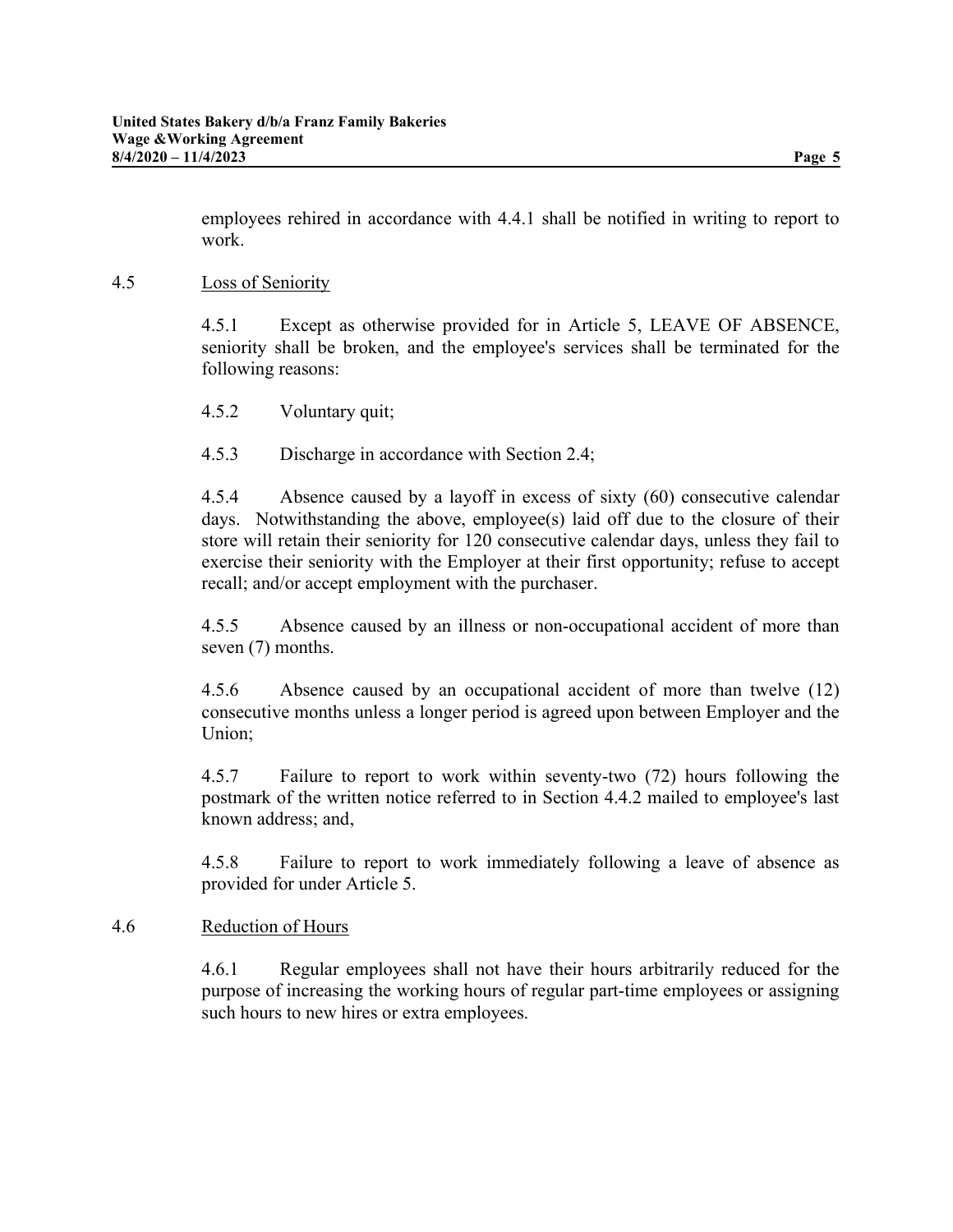#### 4.7 Available Hours

4.7.1 The Employer may arrange weekly work schedules to accommodate the need of the business and senior employees performing comparable work shall be offered the most weekly hours up to a maximum of forty (40) hours per week; provided qualifications and ability are equal; the senior employee is available to perform the work; and the employee has notified management in writing of his or her desire for additional hours of work. Nothing herein shall be construed as a guarantee of daily or weekly hours of work.

#### 4.8 Definitions

4.8.1 "PROVIDED QUALIFICATIONS AND ABILITY ARE EQUAL" - It is understood and agreed that the terms "provided qualifications and ability are equal" shall mean that if two employees have the same qualifications and abilities, the senior employee has priority.

#### 4.9 Liability

4.9.1 It is understood and agreed that the employee will not be entitled to request wages under the provisions of this Article except to the extent of time lost commencing with the weekly work schedule next following receipt of the Union's written notification to the Employer of the claim in accordance with Article 18, provided that if less than three (3) days remain prior to the posting of the weekly work schedule in accordance with Section 6.7 when the Employer receives notification, the Employer's liability, if any, for time lost shall commence with the second next work schedule and thereafter until resolved.

#### ARTICLE 5 LEAVE OF ABSENCE

5.1 Employees with one (1) year or more of continuous service shall be entitled to a leave of absence without pay for the following bona fide reasons:

5.1.1 Illness or non-occupational injury which requires absence from work;

5.1.2 Pregnancy; and,

5.1.3 Serious illness or injury in the employee's immediate family, length of leave will be established by the Family and Medical Leave Act (FMLA).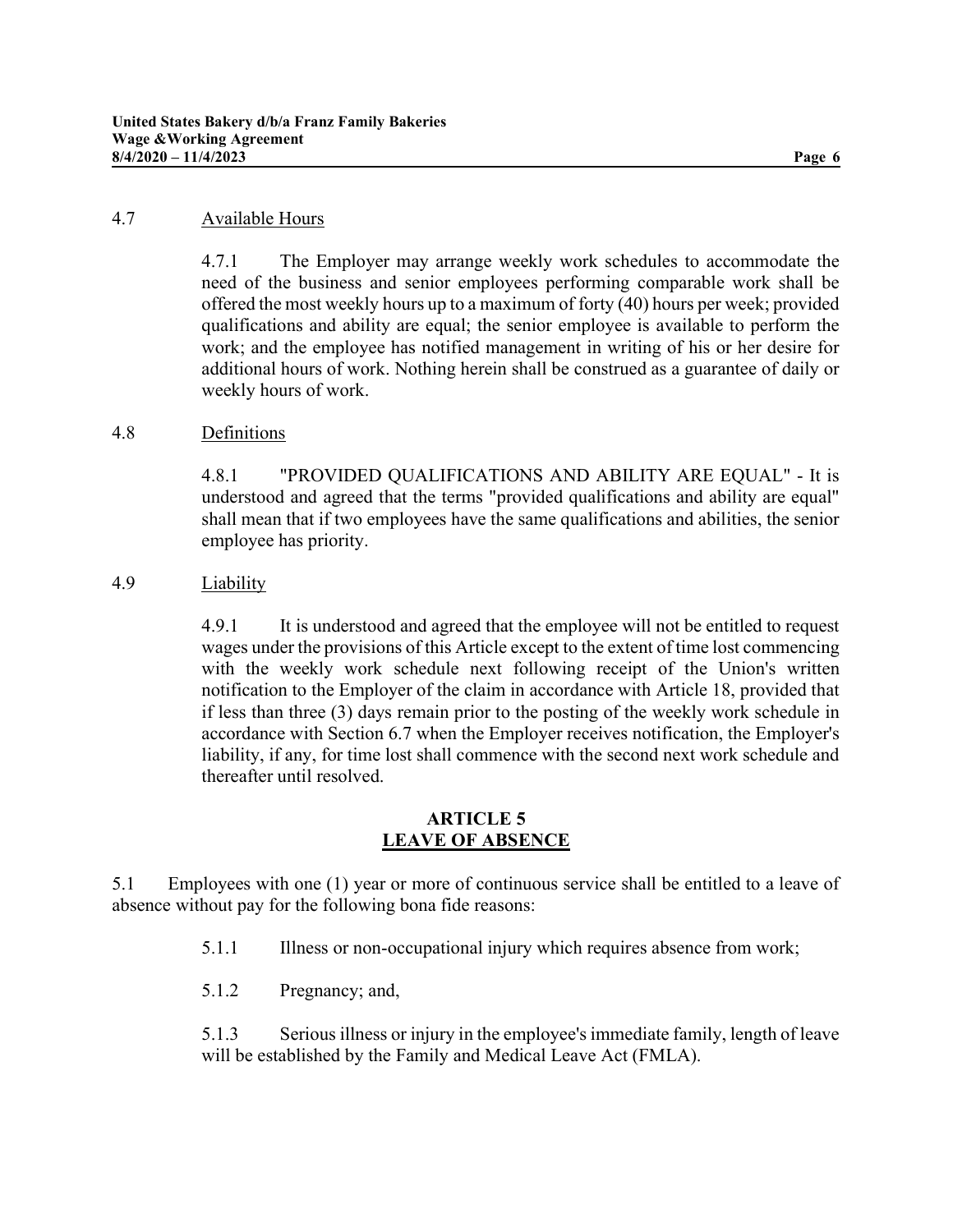5.2 Leaves for personal reasons may be granted at the sole discretion of the Employer to employees regardless of length of service.

> 5.2.1 Union stewards shall be granted up to two (2) days off per calendar year to attend Union functions. No more than one (1) union steward per store location will be released at any given time. Such absences shall require two (2) weeks' notice.

5.3 Any request for a leave of absence under the terms of Section 5.1 and 5.2 shall be in writing and state the following information:

- 5.3.1 Reason for such request;
- 5.3.2 Date leave is to begin; and,
- 5.3.3 Date of return to work.

5.4 Any personal leave of absence, with the exception of Section 5.1.3 and 5.5, may run to a maximum of nine (9) months.

5.5 Leaves due to occupational injuries shall be granted for a period up to twelve (12) months, unless a longer period is agreed upon between the Employer and the Union.

 5.6 The employee must be qualified to resume his regular duties upon return to work from an approved leave of absence.

> 5.6.1 A doctor's certificate verifying that the employee is able to resume his normal duties must be furnished if requested by the Employer.

> 5.6.2 The employee shall then return to the job previously held or to a job comparable with regard to rates of pay on the first weekly schedule prepared after the Employer has received notice in writing of the employee's availability.

5.7 Any employee who fails to return to work at the end of a leave of absence shall be terminated as provided for under Section 4.5.7.

#### ARTICLE 6 HOURS OF WORK AND OVERTIME

6.1 Forty (40) hours per week consisting of five (5) days of eight (8) consecutive hours each (exclusive of not more than one (one) hour out for lunch each day) shall constitute the basic traighttime work week.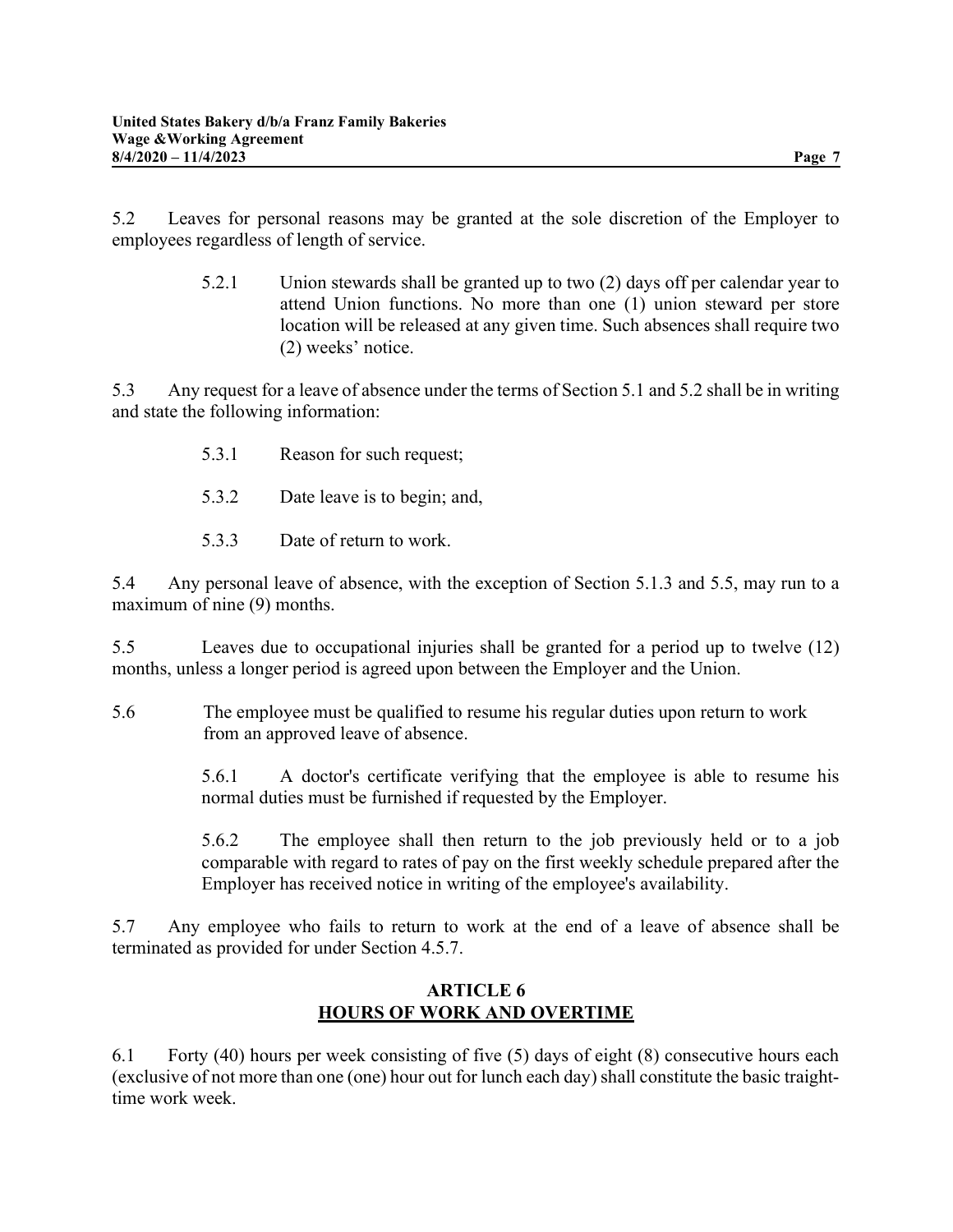6.2 All hours worked in excess of eight (8) hours per day and forty (40) hours per week and before 6:00 a.m. or after 9:00 p.m. when the store is open for business shall be paid for at the rate of time and one-half  $(1\frac{1}{2})$ . Where six  $(6)$  days, Monday through Saturday are worked in any one week, time and one-half (1½) shall be paid for work on the day the least number of hours are worked.

6.3 Premium Work: Work performed by employees on any of the following days or between the hours specified below shall be considered as premium work and paid for according to the premium rates set forth herein.

> 6.3.1 Sunday Premium: All employees shall receive time and one-half (1½) the straight time hourly rate for all hours worked on Sunday. Employees hired on or after date of ratification (9/9/16) of this Agreement shall receive one dollar (\$1.00) per hour over the employee's regular straight-time wage rate for all hours worked on Sunday.

> 6.3.2 Holidays: Time worked on any holiday specified in the Agreement shall be paid for at time and one-half  $(1\frac{1}{2})$  the employee's straight-time wage rate in addition to any holiday pay to which the employee is otherwise entitled to under Article 8. This clause does not apply to the employee's birthday.

6.3.2 (a) Employees required to work after 6:00 p.m. on New Year's Eve or Christmas Eve shall be entitled to time and one-half  $(1\frac{1}{2})$  for all hours worked after 6:00 p.m. on such days.

6.3.3 6:00 p.m. to 9:00 p.m.: The Employee's regular rate of pay plus \$.20 per hour. Schedules may be set for those employees designated to complete their shift at fifteen (15) minutes after 9:00 p.m. to facilitate closing the store, without the application of the premium set forth in Section 6.3.4.

6.3.4 9:00 p.m. to 6:00 a.m.: The Employee's regular rate of pay plus \$.45 per hour, when the store is not open for business.

6.4 Rest periods: There shall be a rest period of at least ten (10) minutes in every continuous four (4) hour period of employment. In the event that the one shift shall be less than four (4) hours and the other shift shall be four (4) hours or more there shall be only one rest period, fifteen (15) minutes in the longer shift. No employee shall be required to work more than three (3) hours without a rest period. All rest periods shall be on the Employer's time and shall cover time from stopping work and returning thereto.

6.5 Store Meetings: All time spent in store meetings called by the Employer shall be considered as time worked.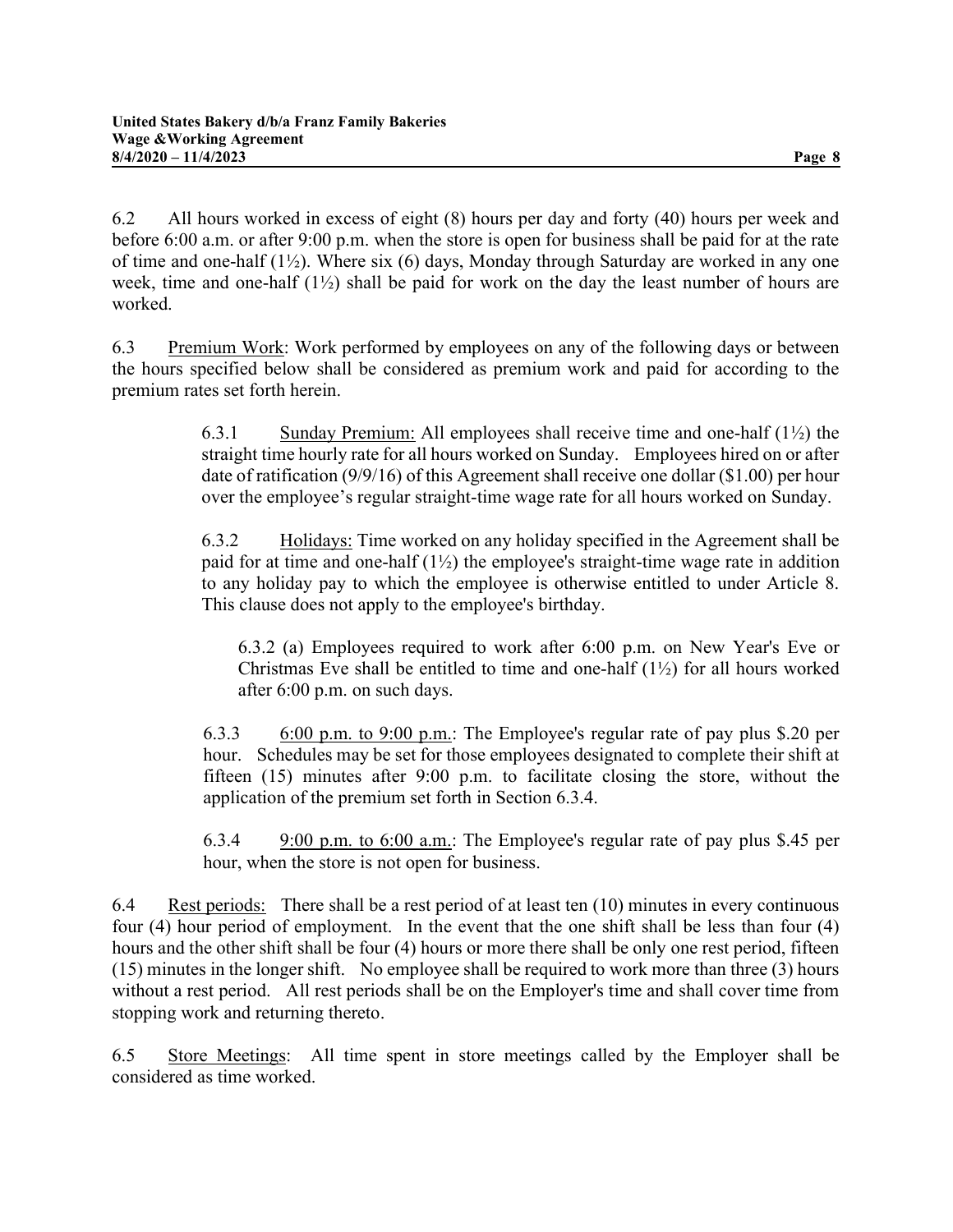6.6 Wage Statements: The Employer agrees to furnish each employee, on regular established pay days, a wage statement showing the name of the employee, period covered, hours worked, rate of pay, total amount of wages paid, and deductions made.

6.7 Work Schedules: The Employer recognizes the desirability of giving his employees as much notice as possible in the planning of their weekly schedules of work and accordingly agrees to post a work schedule for a two-week period not later than 6:00 p.m. on Thursday preceding the start of the work week. It is understood that the work schedule may not be used to guarantee any specified number of hours of work to any employee and that the schedule may be changed in case of emergency; or by forty-eight (48) hour notice to the employee; or by mutual agreement between the Employer and the employee, provided however, no employee shall be discriminated against for failure to enter into such mutual agreement.

> 6.7.1 The weekly work schedule shall include the period designated as the meal periods required by this Agreement. Lunch hours shall be as close to the middle of the shift as possible.

> 6.7.2 If scheduled employees are required to work more than one-half  $(\frac{1}{2})$  hour in excess of the posted schedule for that day, such employee shall be entitled to receive a thirty-five cent (\$.35) per hour premium for all hours worked in excess of the posted schedule.

6.7.2 (a) This provision shall not apply if the additional scheduled hours were changed in accordance with the terms of Section 6.7.

6.7.2 (b) In the event the employee works more than eight (8) hours, the highest applicable premium shall apply and there shall be no compounding of premium and/or overtime pay.

6.8 The Employer shall not schedule any employee for a split shift.

## ARTICLE 7 CLASSIFICATIONS AND MINIMUM RATES OF PAY

7.1 The classifications and hourly rates of pay shall be set forth in Appendix "A" attached hereto and by this reference made a part hereof.

7.2 There shall be a Lead Salesperson working full time in each store or department of a store which employs two (2) or more salespersons a total of sixty (60) hours or more per week.

7.3 For the purpose of computing months of experience and determining length of service, wage adjustments under Appendix "A", one hundred seventy-three and one-third (173-1/3)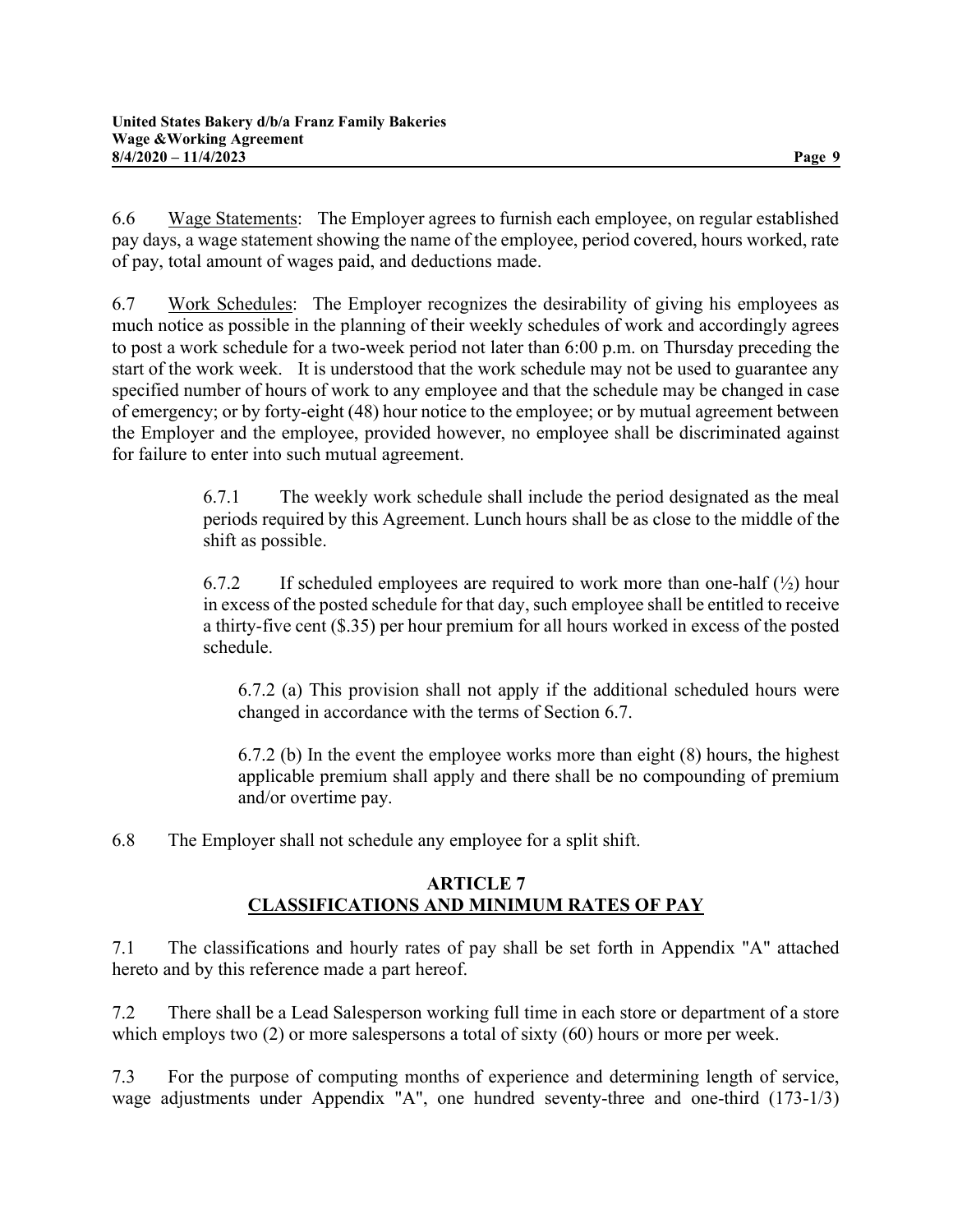compensable hours of employment with the current Employer shall be counted as one (1) month's experience provided that no employee shall be credited for more than one hundred seventy-three and one-third (173 1/3) hours of experience in any one calendar month. All wage adjustments required by the application of this Section shall be effective on the closest Sunday.

> 7.3.1 The pay bracket formula is based entirely on actual hours of comparable experience in the retail industry, experience which is absolutely essential for proper understanding of the responsibilities and satisfactory performance of the job or position. However, for those apprentices who go into the military service prior to becoming a Journeyperson, such an employee will be re-employed at the next higher wage rate above his rate at the time of entry into the military service, if the employee applies for re-employment within ninety (90) days following discharge.

7.4 No Journeyperson shall be discharged by an Employer for the purpose of replacing a Journeyperson with a less senior employee.

7.5 Where an employee is hired where comparable past experience is applicable, all past experience shall apply if the comparable past experience has been within two (2) years previous to employment.

> 7.5.1 Comparable past experience for employees who were formerly Journeypersons shall be applied as follows. Those employees who have not worked for the past:

- 0 24 months shall be considered Journeyperson
- 25 36 months shall be considered 5th Step Apprentice.
- 37 48 months shall be considered 4th Step Apprentice.
- 49 60 months shall be considered 3rd Step Apprentice.
- 61 71 months shall be considered 2nd Step Apprentice.
- 72 or more months shall be considered 1st Step Apprentice.

7.5.2 This shall not preclude an Employer hiring new employees at a scale in excess of the aforementioned brackets.

7.6 All employees, except in case of emergency beyond the Employer's control, due to an act of God or failure of Public Utilities, or where the employee is unable to work four (4) hours on a particular day, shall receive not less than four (4) continuous hours' work or equivalent compensation in any one day ordered to report for work, compensation to begin at the time of reporting for duty.

7.7 It is expressly understood that employees receiving more than the minimum compensation or enjoying more favorable working conditions than provided for in this Agreement shall not suffer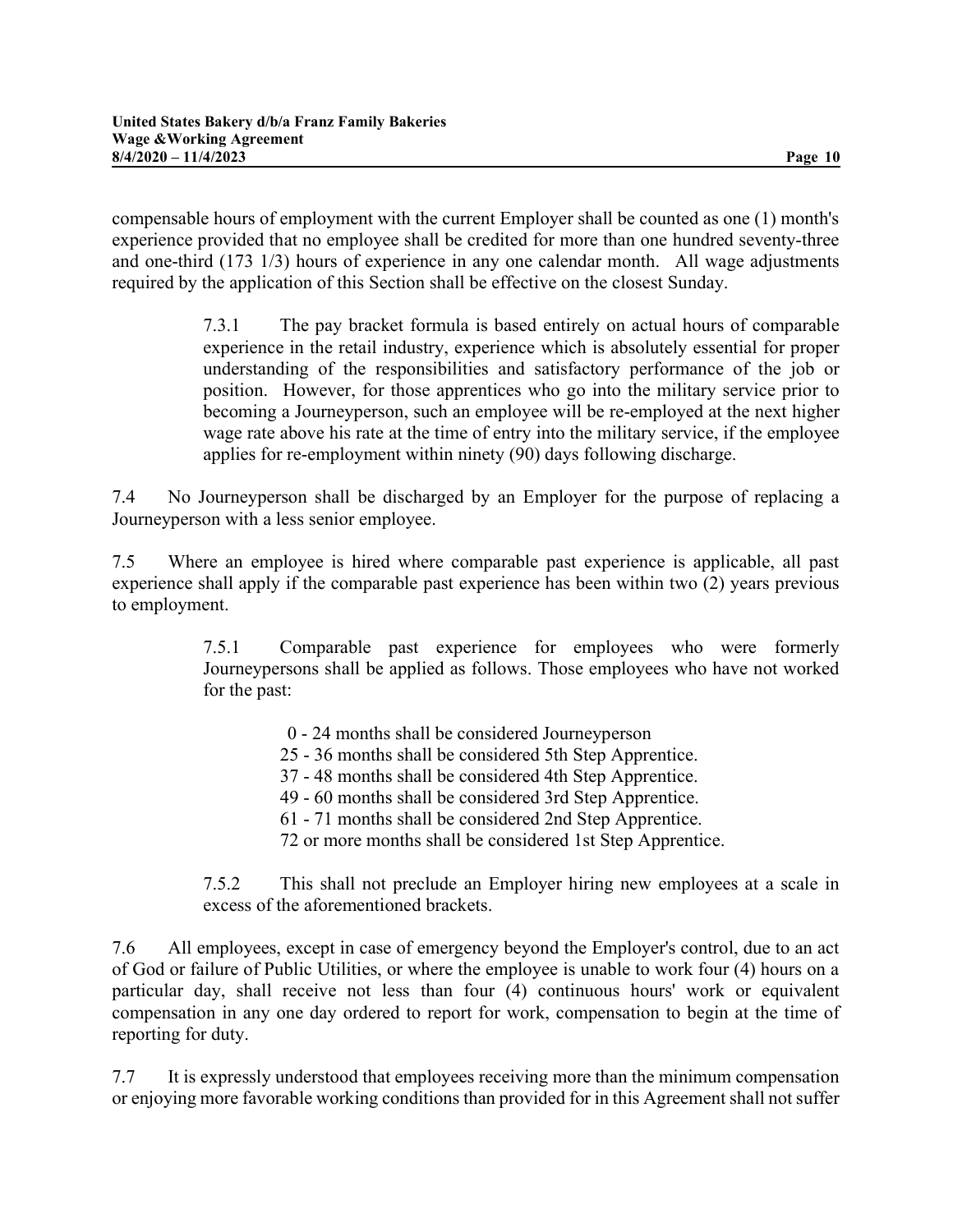by reason of signing or adoption; provided that the terms and intent of this paragraph shall not apply to matters of Health and Welfare, Sick Leave and Pension Benefits. The Employer may place superior wages and other employee benefits in effect and reduce the same to the minimum herein prescribed without consent of the union.

7.8 Employees who are assigned to work at two or more locations on a given day shall be compensated at the current IRS rate per mile for prescribed travel between locations. All time spent in travel shall be considered time worked and compensated for in accordance with the requirements of Article 6.

# ARTICLE 8 HOLIDAYS

8.1 The following days shall be considered Holidays: New Year's Day, Memorial Day, Independence Day, Labor Day, Thanksgiving Day and Christmas Day. Where the date of any holiday falls on Sunday, the Monday following shall be observed.

> 8.1.1 The holidays set forth in Section 8.1 shall be observed as holidays on the date established for each by Federal legislation.

> 8.1.2 Employees must be employed for ninety (90) calendar days to be eligible for holiday pay.

8.2 Employees with one (1) year of service with the Employer shall receive three (3) personal holidays per calendar year in addition to those set forth in paragraph 8.1. An employee may choose to take any or all personal days during a calendar year providing they are scheduled by March 1 each year. Employees not electing to schedule their personal holidays will receive pay equal to the number of holidays not taken in addition to their regular vacation pay.

8.3 Employees, provided they normally work the hours as specified below, who work during the week in which the holiday occurs, and report for work their last scheduled working day preceding and their next scheduled working day immediately following the holiday, shall be paid for holidays specified in Section 8.1 and 8.2 of this Article, not worked on the following basis, provided that in any event if the preceding qualifications for holiday pay are met by the employee and he works thirty-two (32) or more hours in the holiday week he shall receive eight (8) hours of holiday pay.

> 8.3.1 Hours normally worked per week shall mean the employee's average weekly hours for the last eight (8) weeks of work prior to the holiday (week) or date of hire, whichever is applicable.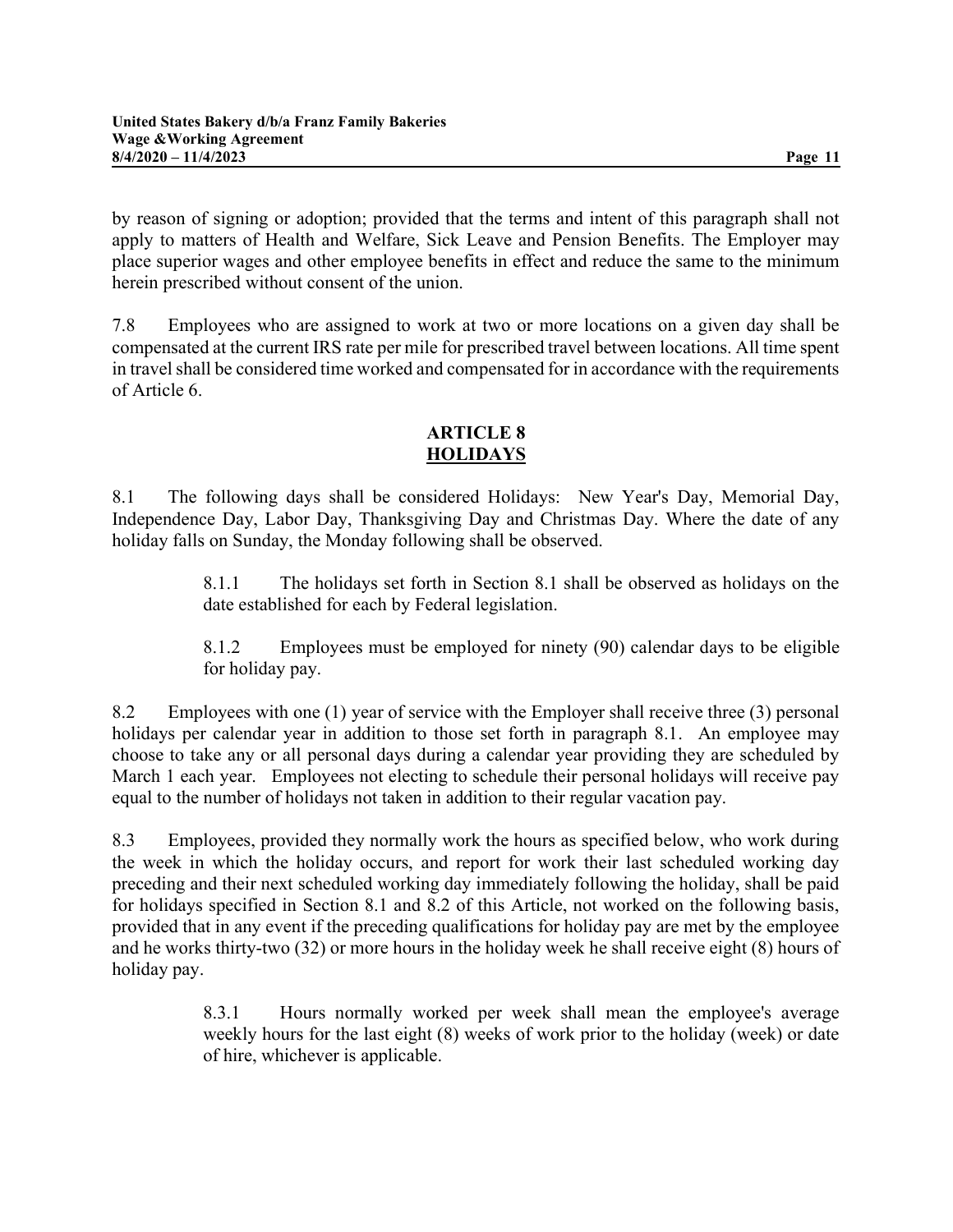8.3.2 The requirement to work sometime during the holiday week shall be waived when the involuntary absence is due to a bona fide illness or injury provided that the employee has worked within the seven (7) calendar days preceding the holiday and within the seven (7) calendar days following the holiday.

| Hours Normally Worked<br>Per Week | Hours of<br><b>Holiday Pay</b> |  |  |
|-----------------------------------|--------------------------------|--|--|
| 12 to $24$                        | 4                              |  |  |
| 24 to 32                          | 6                              |  |  |
| 32 or more                        |                                |  |  |

8.4 Employees who qualify for holiday pay as specified in Section 8.3 of this Article shall be paid time and one-half  $(1\frac{1}{2})$  in addition to such holiday pay for work performed on holidays named in Section 8.1 of this Article. Employees who do not qualify for holidays pursuant to Section 8.3 of this Article shall receive time and one-half (1½) for work performed on such holidays, provided this shall not apply to the employee's birthday.

8.5 Holidays either worked or not worked, shall not be considered as days worked for the purpose of computing weekly overtime except in the case of employees who normally work six (6) days per week, totaling at least forty-four (44) hours per week.

#### ARTICLE 9 VACATIONS

All employees who work 800 hours per year shall be given vacations in accordance with the following schedule:

| After 1 year of continuous employment   | 1 week   |
|-----------------------------------------|----------|
| After 2 years of continuous employment  | 2 weeks  |
| After 5 years of continuous employment  | 3 weeks  |
| After 12 years of continuous employment | 4 weeks  |
| After 25 years of continuous employment | 5 weeks* |
| * Effective 1/1/2021                    |          |

9.2 Vacations will be scheduled by seniority. Vacations may be taken at any time during the year.

> 9.2.1 For mid-year vacation requests or changes will be approved or denied within two weeks of the date of submission.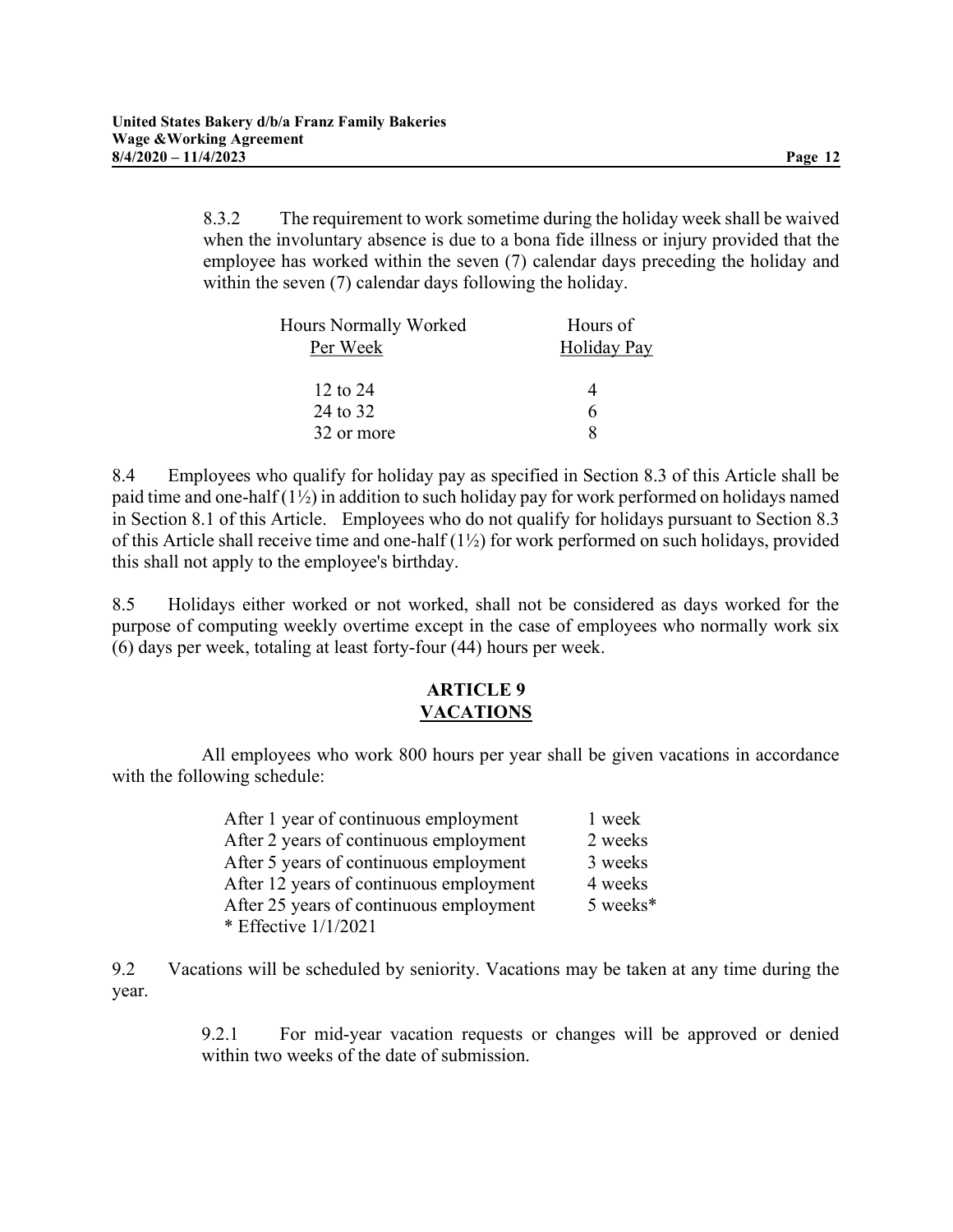9.3 Employees shall receive vacation pay at the rate of pay in effect at the time of taking a vacation based upon the average weekly hours in the preceding anniversary year.

9.4 Time not worked up to a maximum of one hundred sixty (160) hours per year due to illness or accident shall be counted as time worked for the purpose of computing vacation pay. (Vacations and holidays will be considered as time worked).

9.5 If, after one or more years' service, the employee's services are terminated, he/she shall be paid for vacation time earned on a prorated basis of one (1) day for each five (5) weeks worked for which vacation time has not been paid or awarded. Employees eligible for three (3) weeks' vacation at the time of termination shall receive one (1) days' vacation for each three and one-half (3½) weeks worked for which vacation time has not been paid or awarded. Employees eligible for four (4) weeks' vacation at the time of termination shall receive one (1) days' vacation for each two and one-half (2½) weeks worked for which vacation time has not been paid or awarded.

9.6 Employees who are terminated for proven dishonesty or for drinking in relation to employment shall not receive prorated vacation pay.

9.7 In case of transfer of ownership of a store, the employee's vacation credits shall not be interrupted.

9.8 Vacation may not be waived by employees nor may extra pay be received for work during that period, provided however, that by prior mutual agreement between the Employer, employee and Union this provision may be waived.

9.9 Employees whose vacations are scheduled during a holiday week shall receive holiday pay provided for under the terms of Article 7 of this Agreement in addition to vacation pay.

9.10 The Employer agrees to pay earned vacation pay prior to vacation if requested by the employee on a timely basis. (Notwithstanding the above stated language, the parties recognize the current past practice of paying vacation on the anniversary date of employment.) If the company changes back to "pay as you go" vacation policy, it will be applicable to this bargaining unit as well.

9.11 All vacations shall be scheduled by seniority and all weeks of vacation may be taken separately or consecutively as mutually agreed to between the employee and the Employer.

# ARTICLE 10 SICK LEAVE

10.1 Employees, during each twelve (12) months following their last date of employment, (after the first and each succeeding year of continuous employment with their current Employer) shall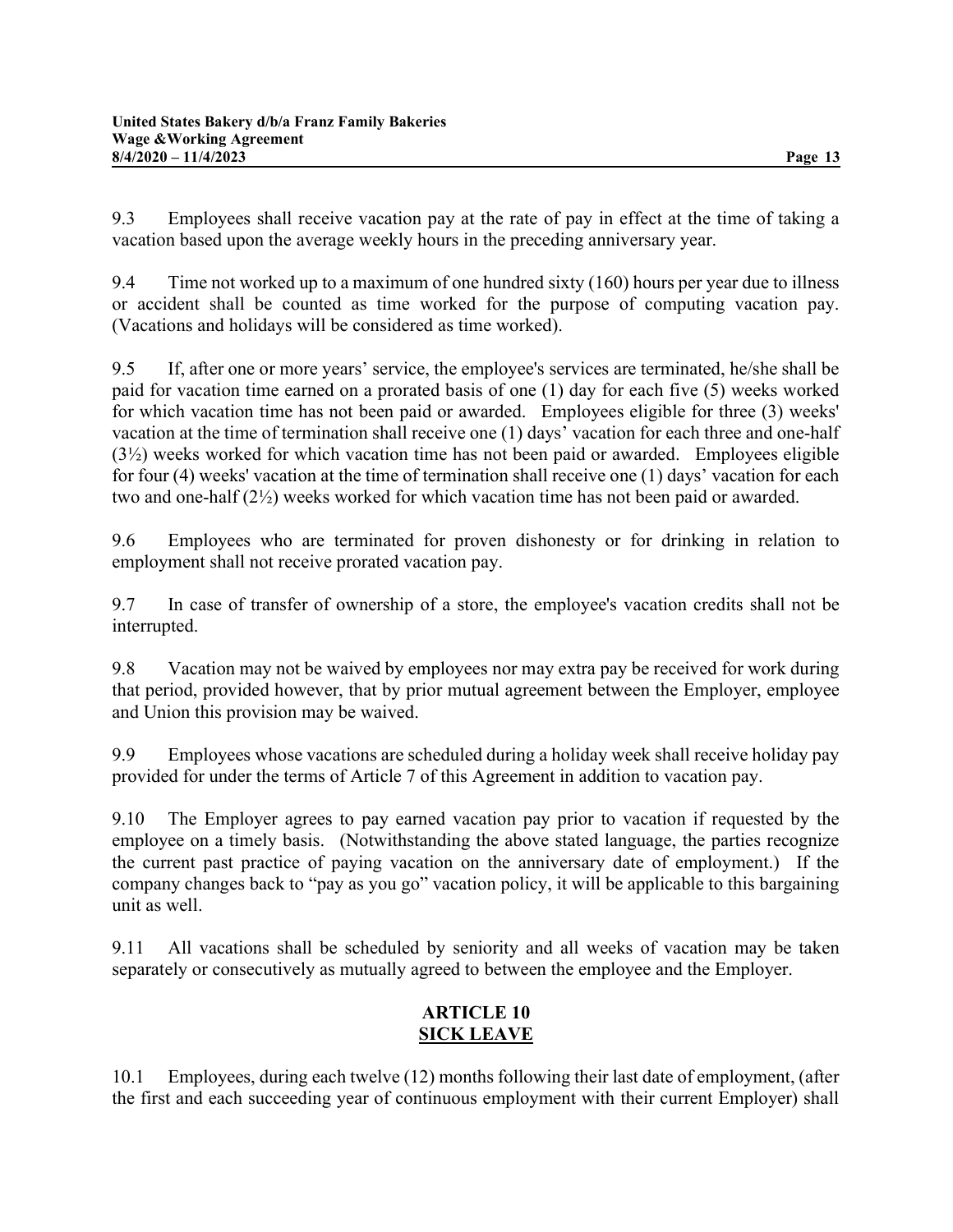be entitled as set forth below to be paid sick leave at their current regular straight-time hourly rate for bona fide illness or injury off-the-job.

10.2 Sick leave pay shall be accrued by an employee depending upon the number of straighttime hours worked by the employee with his current Employer in each twelve (12) months as follows:

| Hours Worked | Hours of Sick Leave Pay |  |  |  |
|--------------|-------------------------|--|--|--|
| 800 to 1200  | 20                      |  |  |  |
| 1200 to 1680 | 24                      |  |  |  |
| 1680 to 2080 | 32                      |  |  |  |
| 2080 or more | 40                      |  |  |  |

10.3 Sick leave shall comply with Washington's Paid Safe and Sick Leave law (PSSL). To the extend PSSL contradicts any provisions of Article 10, PSSL prevails. PSSL is not earned in addition to 10.2. The Employer will track PSSL at the rate of 1 hour for every 40 hours worked, commencing on the first day of employment. Use of PSSL is allowed after 90 days of employment and be permitted for uses allowed under PSSL only. There is no maximum accrual for PSSL, but only 40 hours will carry over from one calendar year to the next. Employees may not borrow against future PSSL accrual.

10.4 Sick leave pay, to the extent it has been earned, shall begin on the third (3rd) normally scheduled working day of illness or injury off-the-job or the first (1st) normally scheduled working day, if the employee is hospitalized on such first (1st) normally scheduled working day of illness thereafter and shall be in an amount per day equal to the average number of straight-time hours worked per day by the employee during the past twelve (12) months; provided (1) the daily total of sick leave pay under this Article and disability payment provided by the Health and Welfare Plan shall not exceed the current regular straight-time rate for the employee's average hours up to eight (8) hours per day; and (2) not more than five (5) days sick leave pay shall be required in any one (1) work week.

> 10.4.1 Employees with 200 hours of sick leave in their bank will be given second day sick leave.

10.5 Sick leave pay shall be cumulative from year to year, but not to exceed a maximum of two hundred (200) hours. Sick leave pay must be earned by employment with one Employer.

> 10.5.1 Employees with a full bank at retirement shall receive a ten percent (10%) pay out of their bank on retirement.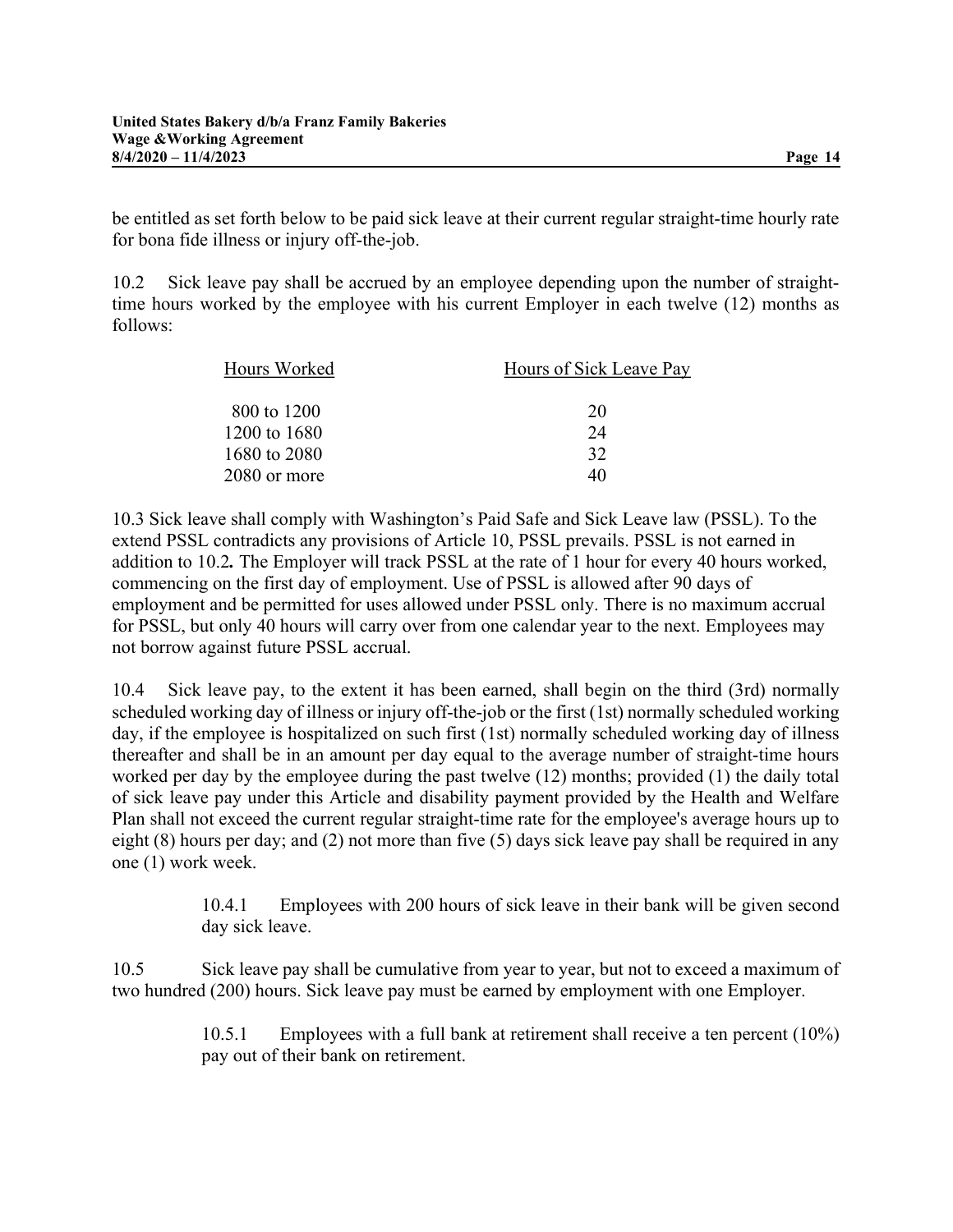10.6 A doctor's certificate, or other authoritative verification of illness may be required by the Employer, and, if so, must be presented by the employee not more than forty-eight (48) hours after return to work.

10.7 Any employee found to have abused sick leave benefits by falsification or misrepresentation shall thereupon be subject to disciplinary action, reduction or elimination of sick leave benefits (including accumulated sick leave) and shall further restore to the company amounts paid to such employee for the period of such absence, or may be discharged by the company for such falsification or misrepresentation.

10.8 Sick leave benefits shall apply only to bona fide cases of illness and injury off-the-job and shall not apply to on-the-job accidents which are covered by Article 14 of this Agreement.

10.9 Employees shall be permitted family leave in accordance with RCW 42 on the same terms and conditions (including eligibility requirements) as provided in Section 10.1 through 10.7.

## ARTICLE 11 BEREAVEMENT LEAVE

11.1 Employees of less than one year of employment will be allowed time off without pay for bereavement leave for the immediate family as defined below. After their first year of employment, employees who are regularly employed twenty (20) hours or more per week, shall be allowed up to three (3) days off with pay for loss of their normal scheduled hours of work. Bereavement leave will be paid only with respect to a work day on which the employee would otherwise have worked and shall not apply to an employee's scheduled days off, holidays, vacation, or any other day in which the employee would not, in any event, have worked. Scheduled days off will not be changed to avoid payment of bereavement leave. Bereavement leave shall be paid for at the employee's regular straight-time hourly rate. Immediate family shall be defined as spouse, son, daughter, mother, father, stepmother, stepfather, brother, sister, mother-in-law, fatherin-law, grandchildren and grandparents.

> 11.1.1 If a domestic partner is mandated by federal law, it will be added to the list of immediate family provided above.

#### ARTICLE 12 JURY DUTY

12.1 After their first year of employment, employees who are regularly employed twenty (20) hours or more per week who are called for service on a District Court, Superior Court, Municipal Court or Federal District Court jury shall be excused from work for the days on which they serve and shall be paid the difference between the fee they receive for such service and the amount of straight-time earnings lost by reason of such service up to a limit of eight (8) hours per day and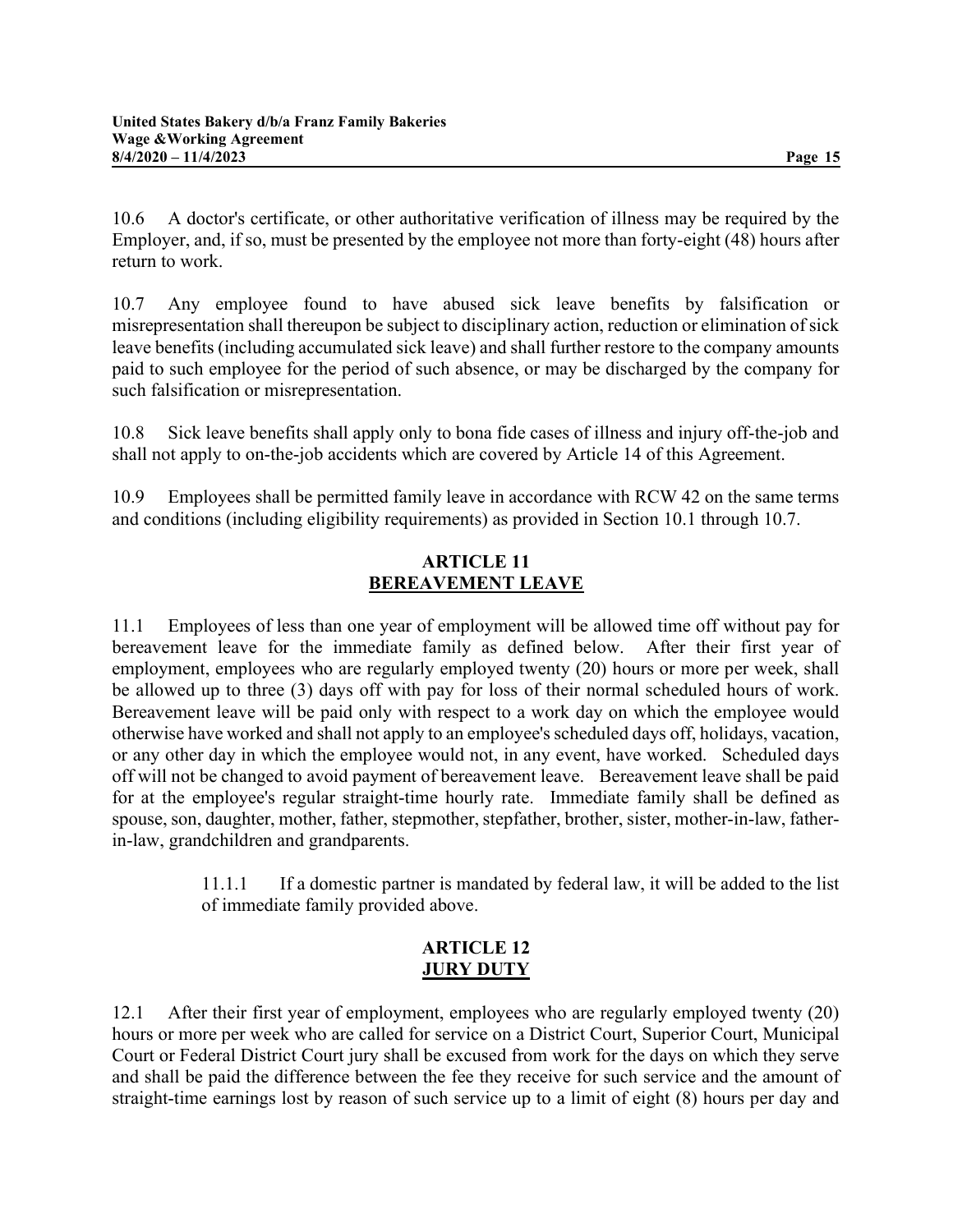forty (40) hours per week and one hundred and twenty (120) hours within any calendar year; provided, however, an employee called for jury duty who is temporarily excused from attendance at court must report for work if sufficient time remains after such excuse to permit him to report to his place of work and work at least one-half  $(\frac{1}{2})$  of his normal work day. Employees who have served a full day as juror, and who are scheduled to commence work after 9:00 p.m. shall not be required to report to work that day. In order to be eligible for such payments, the employee must furnish a written statement from the appropriate public official showing the date and time served and the amount of jury pay received.

## ARTICLE 13 HEALTH AND WELFARE/DENTAL

13.1 The Employer and the Union agree to be bound by the terms of the Trust Agreements which created the Retail Clerks Welfare Trust, as initially executed on June 18, 1957, or the Trust Agreement which established the Retail Clerks Retiree Welfare Trust, initially adopted December 3, 1998, as applicable, by all subsequent revisions or amendments thereto, and by all policies and other conditions of participation and eligibility, which may be established from time to time by the Plan Document, the Trusts' Rules and Regulations, the Summary Plan Description, and other pertinent procedures, practices, and Trustee actions. The employer accepts the Employer Trustee members of the Board of Trustees, and their duly appointed successors, as its representatives for purposes of managing the Trust. The Union accepts the Labor Organization Trustee members of the Board of Trustees, and their duly appointed successors, as its representatives for purposes of managing the Trust.

13.2 The Employer and the Union agree to be bound by the Health and Welfare Labor Agreement, effective May 6, 2007, by and between Allied Employers, Inc., and UFCW Union Locals No 21, 367, 1439, UFCW International (AFL-CIO), and Teamsters Union Local 38, and by all subsequent revisions or amendments thereto.

13.3 The Employers party to this Agreement shall continue to pay on a per compensable hour basis (maximum of one hundred and seventy-three (173) hours per calendar month per employee) into the Retail Clerks Welfare Trust for the purpose of providing the employees with hospital, medical, surgical, vision, group life, accidental death and dismemberment, weekly indemnity benefits and dental benefits in accordance with the contribution rates and related provisions established by the separate Health and Welfare Agreement between Allied Employers, Inc., and various Local Unions dated April 1, 1977, and as subsequently amended, including the revision dated May 6, 2007.

13.4 The details of the benefit programs including a description of exact benefits to be provided, and the rules under which employees and their dependents shall be eligible for such benefits, shall be determined by the Trustees of the Sound Health and Wellness Trust in accordance with the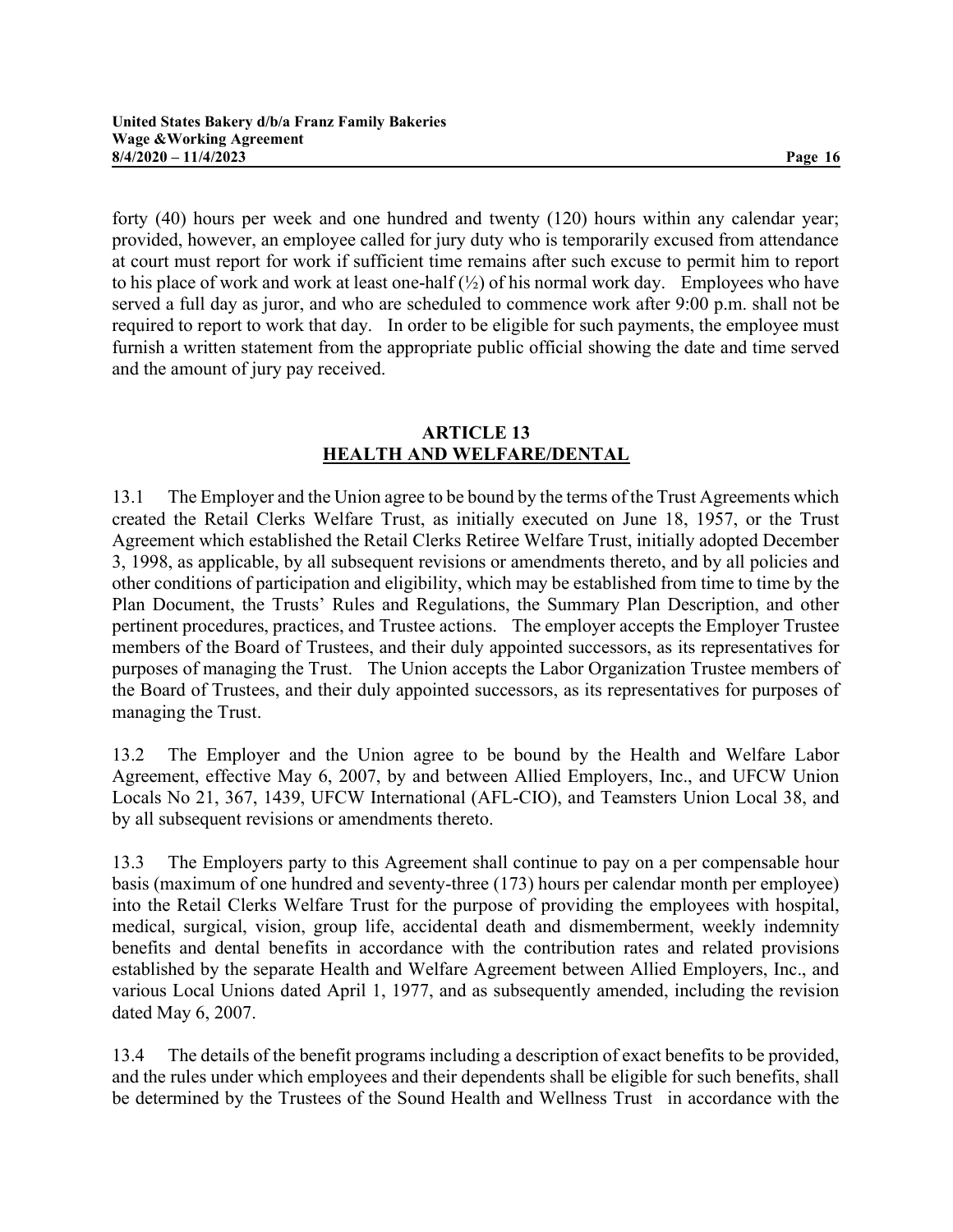terms and provisions of the Trust Agreement creating the Trust, and as may be subsequently amended.

13.5 The term "compensable hour" shall mean any hour for which any employee receives any compensation required by this Agreement.

13.6 The contribution referred to shall be computed monthly and the total amount due for each calendar month shall be remitted in a lump sum not later than twenty (20) days after the last day of the month in which the contributions were earned.

13.7 Notwithstanding the foregoing Section, the Board of Trustees of the Sound Health and Wellness Trust shall have the authority to establish and enforce a method for reporting contributions on an accounting period basis, rather than a calendar month basis. In such a case the one hundred and seventy-three (173) hour maximum shall be appropriately adjusted, as directed by the Trustees, provided that in no event shall the Employer's total obligation be different than what it would have been on a calendar basis. Further, the total contributions due for each approved accounting period shall be remitted in a lump sum not later than twenty (20) days after the end of the accounting period.

13.8 Effective May 2016, the Employer will continue to pay the employees' weekly contributions of \$9.00 for individual coverage, \$15.00 for employee and child(ren), \$21.00 for employee and spouse, and up to \$23.00 per week for family coverage. Any increases over these amounts will be paid by the employee.

13.9 The Employer will contribute to the Sound Health and Wellness Trust as follows:

13.9.1 Effective with August 1, 2019 through September 30, 2019 hours, the Employer's current contribution rate(s) shall \$4.86 per hour.

13.9.2 Effective with October 1, 2019 ("Effective Date") hours, the Employer current contribution rate(s) shall be reduced by twenty-one cents per hour except that, effective for hours upon notice by the Sound Health and Wellness Trust, the Employer's contribution rate shall further decrease on a temporary basis in order to allow for an increase in the Employer contribution rate to the Sound Retirement Trust under Article 15.3.

13.10 Additionally, beginning with the month following notice from the Trustees of the Health and Wellness Trust that a temporary reduction in the Employer's contribution rate is authorized, the amount of such reduction shall be added as a monthly employer contribution to the Sound Retirement Trust on behalf of all eligible employees as described in Section 15.3. These amounts are in addition to the employer contributions required under Section 15.3. The payment of such reduced contributions shall continue until the earlier of the thirteenth month following the effective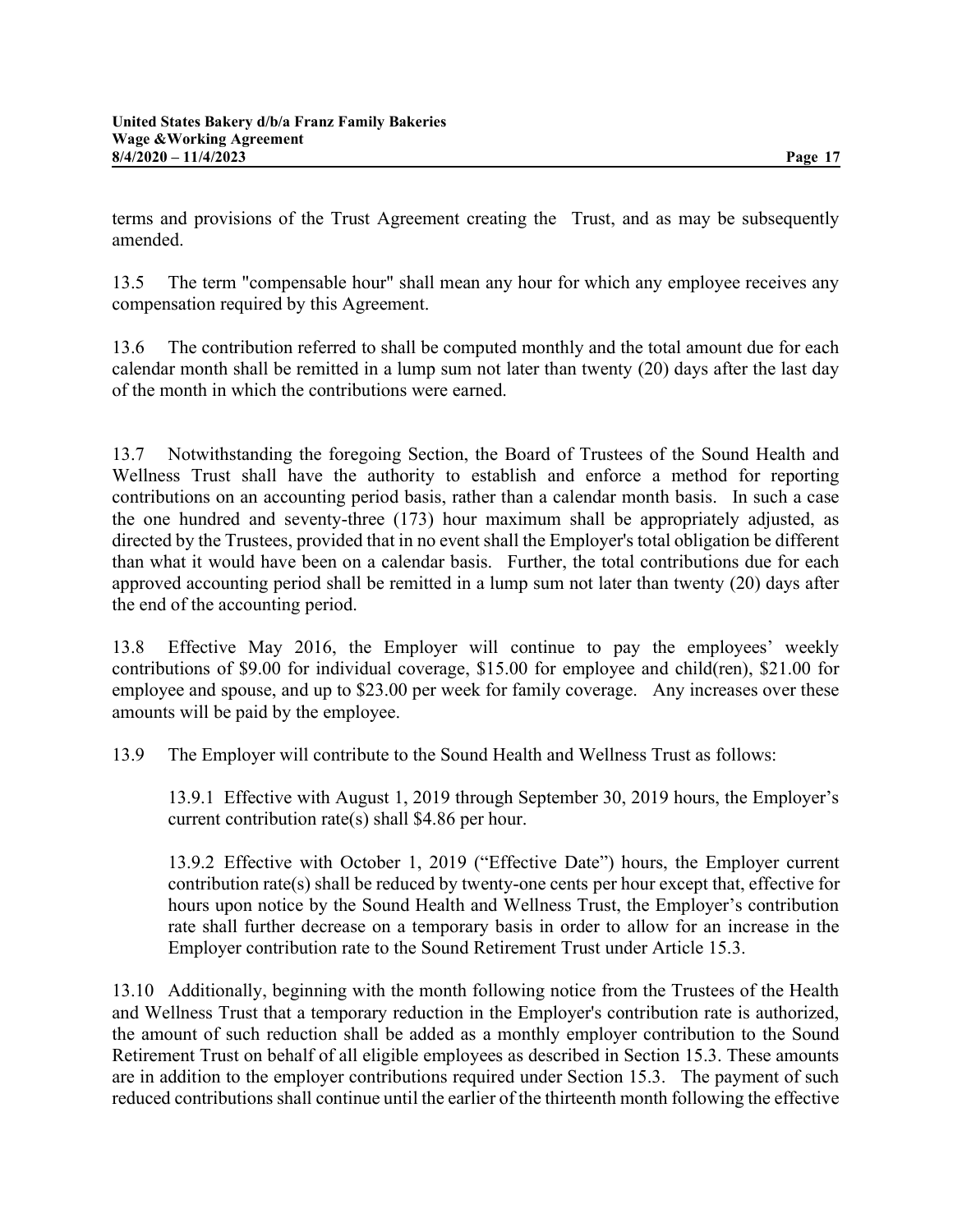date of the reduction or when the Trustees determine, in their sole discretion, that the amount of surplus assets in the Health and Wellness is reduced to, or anticipated to be reduced to zero. The Health and Wellness Trust shall provide notice of such determination. However, in no event shall the Employer's contribution rate to the Health Trust be reduced below \$4.65 per hour if the Trust excess assets (above the required reserves) are anticipated to fall below 2½ months of excess reserves before such date.

13.11 Starting October 2020, every six months through March 2022, the consultants will project Plan expenses and income and report these amounts to the Trustees. Based on those projections, the Trustees will set the contribution rate (with a minimum rate of the initial hourly rate before the temporary decrease) and up to a maximum rate of \$4.86) that is anticipated to result in an excess reserve of \$52 million by April 30, 2022. Each recalculated rate shall become effective for the Employer as of the effective date determined by the Trustees and the Employer shall pay the recalculated as of such effective date.

13.12 In March 2022, the consultants will determine the actual current hourly cost of the plan based on (1) the most recent 12 months of incurred plan expenses adjusted to reflect trend to the 12-month period ending April 30, 2022, (2) the most recent 12 months of employee contributions, (3) the most recent 12 months of hours, and (4) expected investment income. The contribution rate will be set based on this hourly cost analysis and shall become effective with April 2022 hours, provided that the hourly rate shall not exceed \$5.19 and not be less than \$4.86. However, for January through March 2022, the Employer's contribution rate will be temporarily reduced from this contribution rate by such amount as to redirect the total amount of \$15 million for all employers to a Variable Annuity Plan.

13.13 All other trust programs shall continue unless modified by the Trustees based on the terms of the Trust and Plan documents.

#### ARTICLE 14 STATE INDUSTRIAL INSURANCE

14.1 All employees shall be covered under Washington State Workmen's Industrial Accident Compensation or guaranteed equal coverage.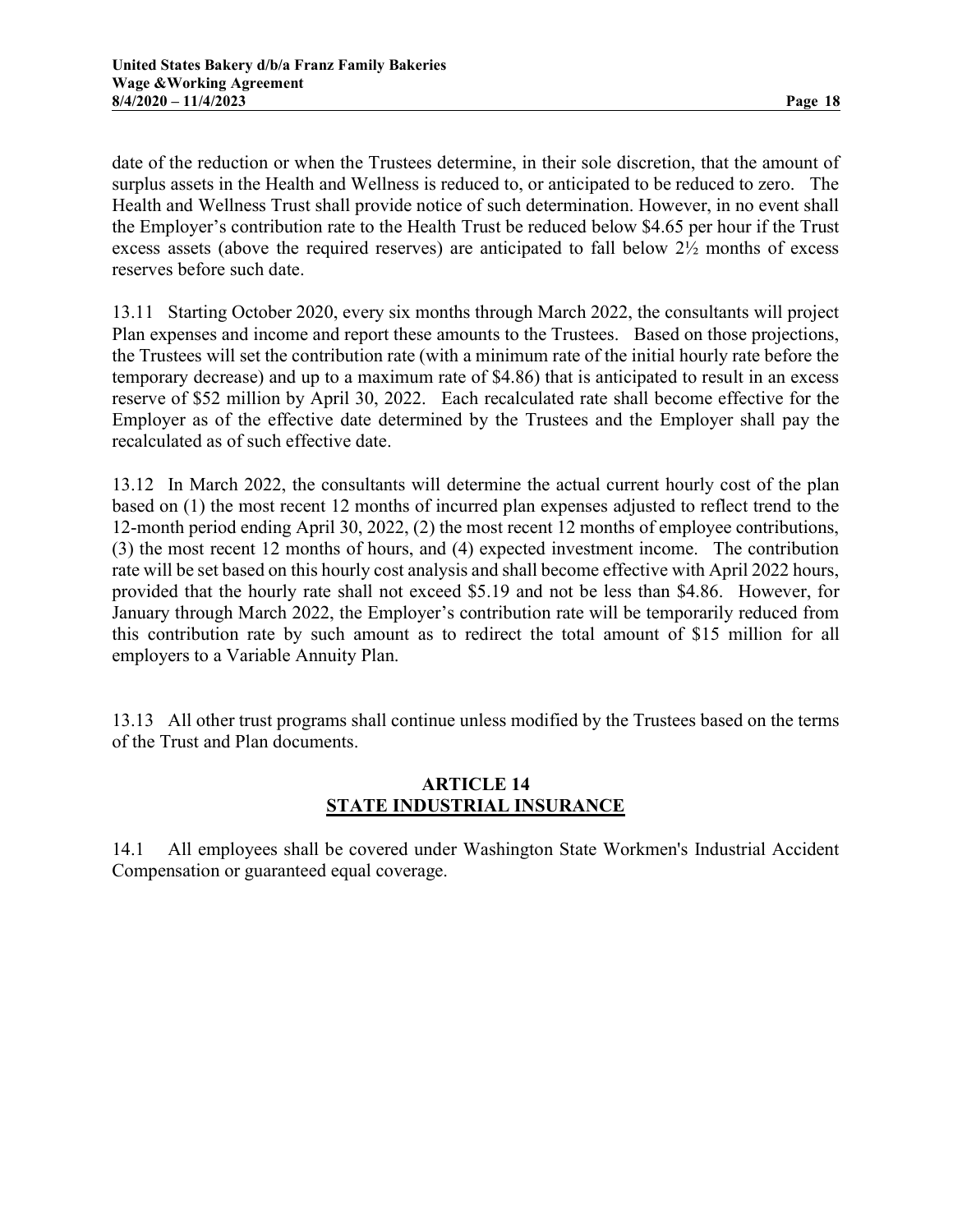# ARTICLE 15 RETIREMENT PROGRAM

15.1 a) Acceptance of Trust Agreement: The Employer and the Union agree to be bound by the terms of the Trust Agreement which created the Sound Retirement Trust as initially executed on January 13, 1966, by all subsequent revisions or amendments thereto, and by all policies and other conditions of participation and eligibility, which may be established from time to time by the Trust's Plan Document, Summary Plan Description, and other pertinent rules, regulations, and Trustee actions. The Employer accepts the Employer Trustee members of the Board of Trustees, and their duly appointed successors, as its representatives for purposes of managing the Trust. The Union accepts the Labor Organization Trustee members of the Board of Trustees, and their duly appointed successors, as its representatives for the purpose of managing the Trust.

 b) All contributions shall be paid on compensable hours with a maximum of one hundred seventy-three (173) hours per calendar month per employee.

 c) The term "compensable hour" shall mean any hour for which any employee receives any compensation required by this Agreement.

 d) The contribution referred to shall be computed monthly and the total amount due for each calendar month shall be remitted in a lump sum not later than twenty (20) days after the last day of the month in which the contributions were earned.

 e) Notwithstanding the foregoing Section, the Board of Trustees of the Sound Retirement Trust shall have the authority to establish and enforce a method for reporting contributions on an accounting period basis, rather than a calendar month basis. In such a case, the one hundred and seventy-three (173) hour maximum shall be appropriately adjusted as directed by the Trustees, provided that in no event shall the Employer's total obligation be different than what it would have been on a calendar basis. Further, the total contributions due for each approved accounting period shall be remitted in a lump sum not later than twenty (20) days after the end of the accounting period.

 f) The provisions of the Grievance Procedure language set forth in this Agreement shall, in no way, apply to or affect the Employer's obligation to pay contributions to this Trust Fund.

15.2 The Employer shall pay into the Sound Retirement Trust, inclusive of trust fund deficit reduction, the following sums under this Article 15.

15.3.1 Until the effective date of the new future service defined benefit variable plan under Section 15.4, the Employer will continue to make contributions to the Sound Retirement Trust as described in this Section and the Employer's active participants will continue to earn benefit accruals until such effective date. The Employer shall make contributions on behalf of all eligible employees to the Sound Retirement Trust under this Section: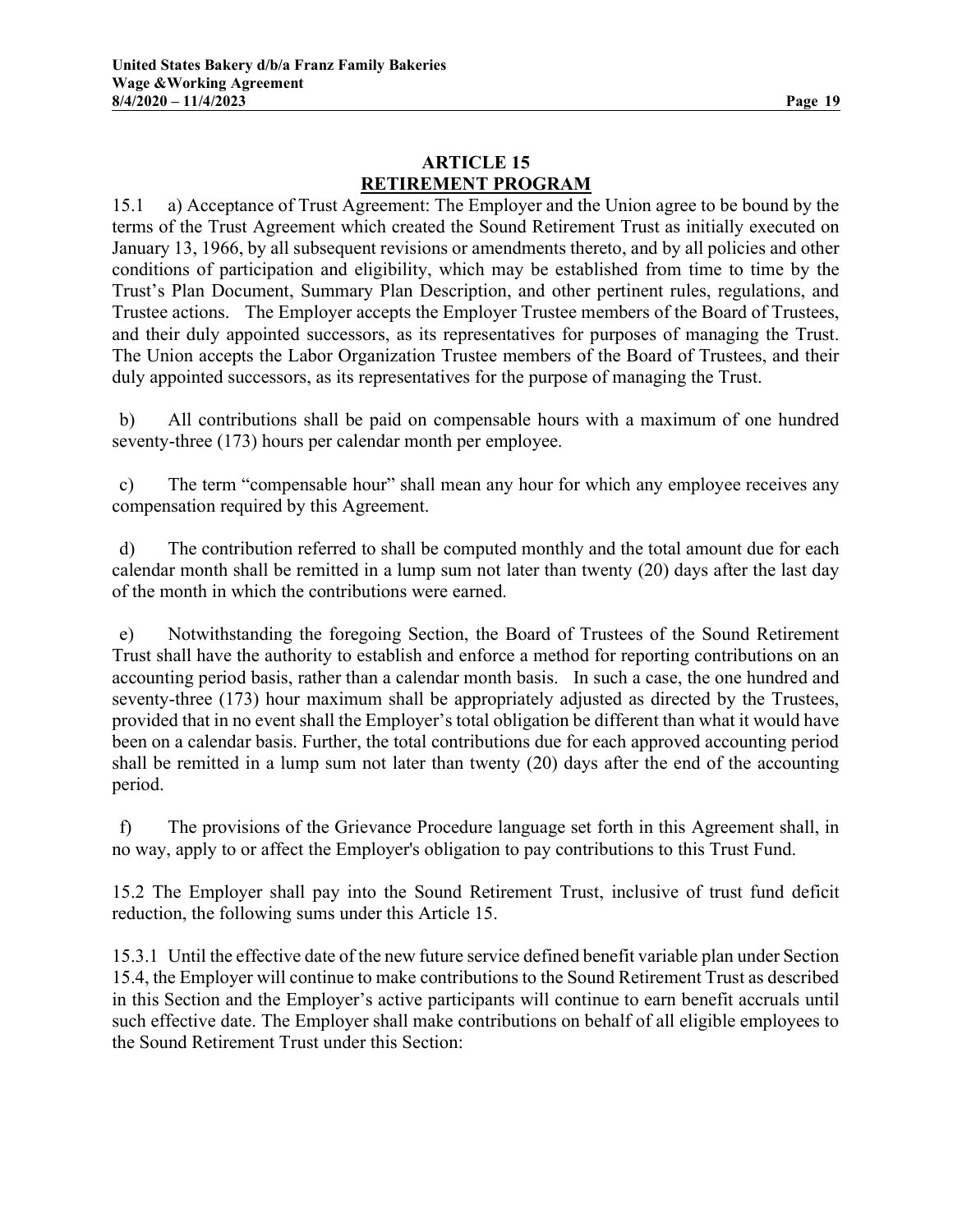|                           | Current     | Upon<br>Ratification<br>9/14/2020 |       | 1/1/2021 |       | 1/1/2022 |       | 1/1/2023 |       |
|---------------------------|-------------|-----------------------------------|-------|----------|-------|----------|-------|----------|-------|
|                           |             |                                   |       |          |       |          |       |          |       |
| <b>Accrual Rate</b>       | \$<br>0.650 | \$                                | 0.650 | \$       | 0.650 | \$       | 0.650 | \$       | 0.650 |
| Pre-Rehab Rate            | \$<br>0.100 | \$                                | 0.100 | \$       | 0.100 | \$       | 0.100 | \$       | 0.100 |
| <b>Current Rehab Rate</b> | \$<br>0.650 | \$                                | 0.784 | \$       | 0.920 | \$       | 1.056 | \$       | 1.192 |
| Non-benefit redirect      |             |                                   |       |          |       |          |       |          |       |
| from retiree welfare      | \$<br>0.010 | \$                                | 0.010 | \$       | 0.010 | \$       | 0.010 | \$       | 0.010 |
| <b>TOTAL</b>              | \$<br>1.410 | \$                                | 1.544 | \$       | 1.680 | \$       | 1.816 | S        | 1.952 |

The parties hereby adopt the Preferred schedule under the Rehabilitation Plan of the Sound Retirement Trust as revised December, 2019 with the Preferred schedule to be effective with respect to those subject to the terms of this collective bargaining agreement as of the date stated in the Rehabilitation Plan and selected Schedule and the Employer shall contribute in accordance with such schedule. In accordance with that Schedule, the Employer also shall make such additional supplemental contributions in addition to the base contributions described under 15.3.4 below. It is recognized and agreed that said supplemental contributions will not result in any pension credit for the covered employees.

15.3.2 Upon the effective date of the new future service defined benefit variable plan under Section 15.4, future benefit accruals under the SRT will cease and the SRT plan will be frozen; as a result, the funding of 125% of the employer's base contribution for the SRT for the Employer's employees is discontinued once future benefit accruals commence under the VAP and all hourly contribution rates paid to the SRT will be reduced by this adjusted base contribution under this Section 15.3.

15.3.3 The Employer will continue to contribute to the SRT and not incur a withdrawal from the SRT solely as a result of the cessation of future benefit accruals under the SRT.

15.3.4 The SRT Employer liabilities will be funded under an updated Rehabilitation Plan designed with the objective that the Plan will move to the green zone and achieve 102% funding by 2030. This updated Rehabilitation Plan will include the current scheduled increases plus an additional contribution of three (\$.03) cents per hour in annual increases over a new ten-year period beginning January 1, 2020 (January hours/February payment). Such accelerated funding in this agreement shall apply to the SRT liabilities and shall remain in effect regardless of the Zone status of the Plan.

15.3.5 The Employer shall continue to pay all of the scheduled contribution increases under the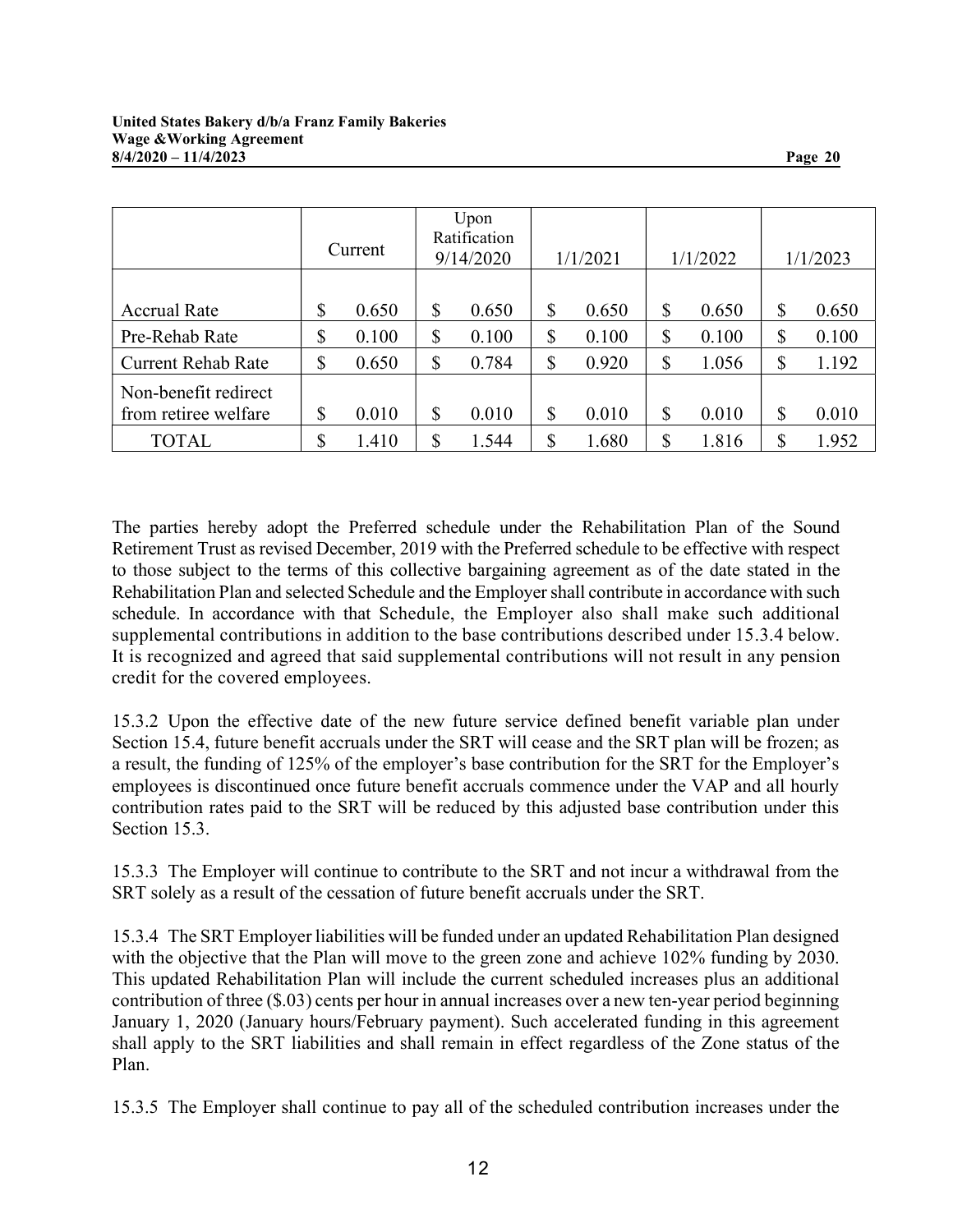updated Rehabilitation Plan, as set forth above, through the term of this CBA, regardless of the zone status of the SRT. All hourly contributions to the SRT shall continue to be made on behalf of all compensable hours above regardless of whether the employee participates in the SRT prior to the freeze date. In addition, the Parties ask the Trustees of the Plan to explore adopting specific language that all additional contributions will not be used in calculations of the employers' share of the unfunded vested benefits, to the extent permitted by law.

15.3.6 The parties recognize that this global solution for the pension funding liabilities is contingent on the full implementation of the agreement between Safeway/Albertson's and the Union and the full implementation of the agreement between Kroger and the Union, including the transfer of liabilities and assets from the SRT to the UFCW Consolidated Fund under the MOU between Kroger and the Union. If either the SRT or the UFCW Consolidated Fund does not approve the global solution, the bargaining parties will meet to discuss other alternatives.

15.3.7 The parties agree to request that the Actuaries of the SRT review and update, as they determine is appropriate, the current withdrawal liability method used by the Fund.

15.3.8 In part to order to ensure the prudent funding of the Sound Retirement Trust, the Employers, in total, agree to redirect health & welfare trust contributions up to the total amount of \$100 million to the SRT commencing with January 2020 hours.

15.3.9 The parties will cooperate in seeking approval by the relevant parties for this global solution for accelerated funding of the unfunded liabilities of the SRT, including the SRT Board of Trustees, the PBGC and the UFCW Consolidated Fund Board of Trustees. (Subject to final agreement on the details of any Kroger transaction.)

15.3.10 To that end, the parties agree to ask that the SRT Trustees consider the following:

- a. Continue to extend cash-matched period under Beta portfolio as the situation warrants in order to continue to reduce investment risk in the SRT.
- b. Reduce the valuation assumption to 6.5% net of investment expenses: and
- c. Invest the \$175 million in assets to be transferred from the SRT to the UFCW Consolidated Pension Fund at a risk-free rate of return from the ratification date of the collective bargaining agreement until the date of transfer. (Subject to final agreement on the details of any Kroger transaction.)

15.3.11 This agreement is contingent on the bargaining parties reaching an overall collective bargaining agreement, including an agreement between the Employer and the Union for a new future service defined benefit variable plan for all current employees affected by this transfer.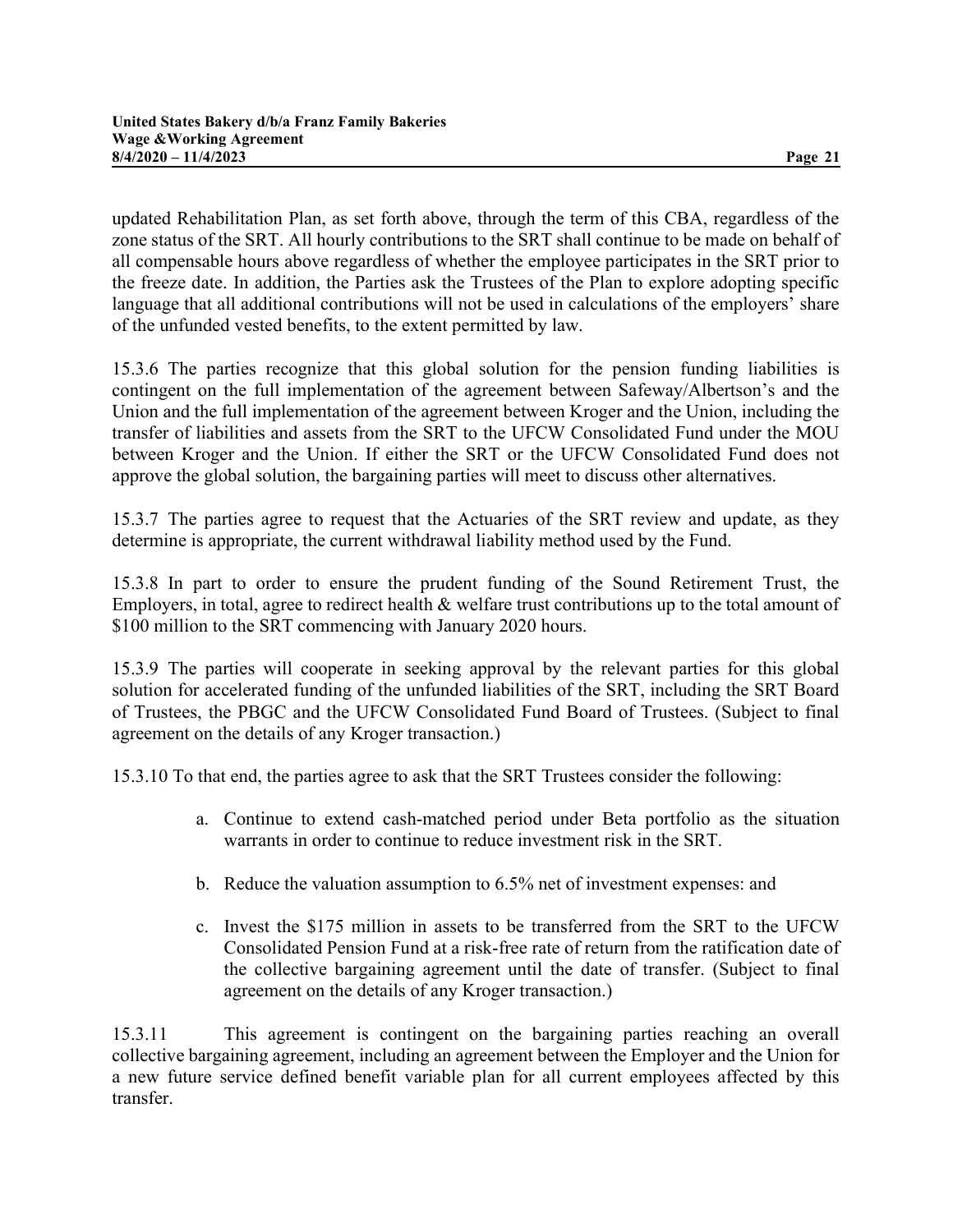15.4 Variable Annuity Plan. As of the effective date of the new future service defined benefit variable annuity plan (VAP), future service benefit accruals will be earned in the VAP, a multiemployer variable annuity defined benefit plan. Participants' service earned under the Sound Retirement Trust (SRT) and the VAP will be recognized for participation, vesting and benefit eligibility purposes in both plans. In the event of a short plan year running from the transfer date to December 31, the benefit guarantee will apply for the short plan year and the subsequent initial full plan year ending December 31, 2021. The VAP shall operate on a calendar plan year basis.

# 15.4.1 CONTRIBUTIONS TO VAP

15.4.1 The Employer will contribute eighty one and one quarter cents (\$.8125) per hour for each eligible active participant to the VAP, commencing with the effective date and eighty one and one quarter cents (\$.8125) per hour effective January 1, 2022 and eighty one and one quarter cents (\$.8125) per hour effective January 1, 2023. Contributions will be made on behalf of current active employees and future newly hired employees in classifications for whom contributions have been made under the current collective bargaining agreement and on the same compensable hour basis as contributions are currently made to the SRT. Contributions shall be remitted monthly, in the same manner as they have been made to the SRT.

Notwithstanding the above, for the term of this contract, in no event shall the contribution be less than 125% of the base contribution to the Sound Trust as of the effective date of the VAP. All actuarial assumptions of the plan will be reviewed and adjusted as necessary on an annual basis for the term of this CBA.

In addition, the Employer will contribute three cents (\$.03) per hour for each eligible active participant to the VAP, commencing with the effective date of the VAP through the end of the initial first full Plan Year.

The eligibility, rights and features of the benefit design of the VAP on the effective date of the VAP will replicate the current benefit design of the SRT, except that the benefit accrual will be based on a formula that utilizes total contributions made on the employee's behalf and a percentage accrual factor that reflects the VAP characteristics (to be reviewed jointly by the parties). For the short plan year and the first full plan year, there shall be a floor benefit and the benefit accrual of the VAP cannot be less than what the participant would have earned in the same period under the SRT benefit formula. Thereafter, the earned benefit accrual will be adjusted annually up or down based on performance to a 5.5% hurdle rate which will also be used to discount the benefit liabilities.

The Employer agrees to promptly provide, on a periodic basis, such salary data for employees intended to be covered by the VAP to allow the actuaries for the parties developing the VAP to determine the benefit accrual rate from the VAP that can be funded with such contributions determined above and in the future as the VAP operates to allow administration of the VAP.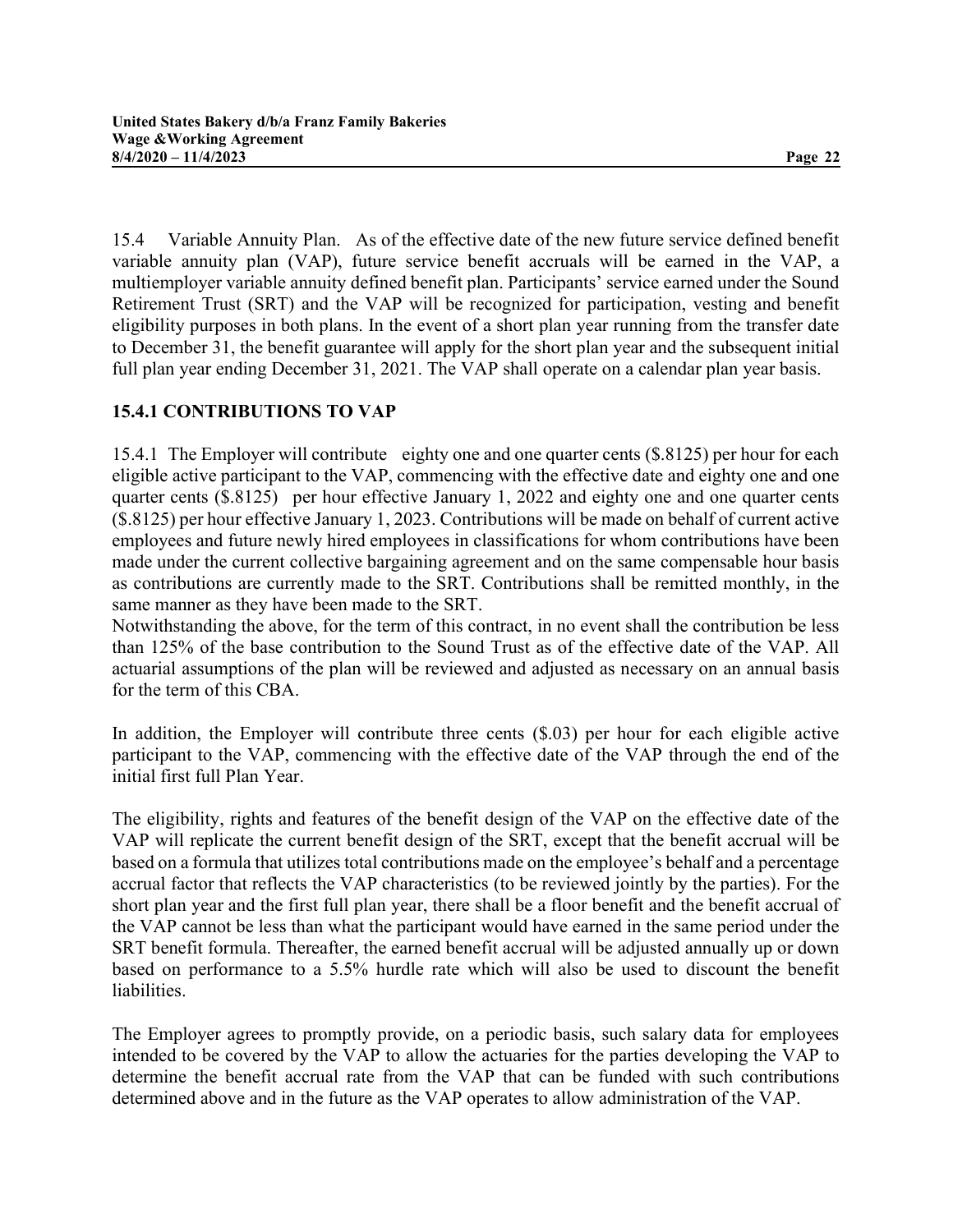15.4.2 The benefit accrual under the VAP will be periodically reviewed (but at least every three (3) years) to ensure that the plan is designed to maintain full funding of all benefit liabilities, with the first review no later than December 31, 2021. Notwithstanding the above, for the term of this contract, all actuarial assumptions of the plan will be reviewed and adjusted as necessary on an annual basis for the term of this CBA.

15.4.3 The eligibility, rights and features of the benefit design of the VAP on the effective date of the VAP will replicate the current benefit design of the SRT, except that the benefit accrual will be based on a formula that utilizes total contributions made on the employee's behalf and a percentage accrual factor that reflects the VAP characteristics (to be reviewed jointly by the parties). For the short plan year and the first full plan year, there shall be a floor benefit and the benefit accrual of the VAP cannot be less than what the participant would have earned in the same period under the SRT benefit formula. Thereafter, the earned benefit accrual will be adjusted annually up or down based on performance to a 5.5% hurdle rate which will also be used to discount the benefit liabilities.

The Employer agrees to promptly provide, on a periodic basis, such salary data for employees intended to be covered by the VAP to allow the actuaries for the parties developing the VAP to determine the benefit accrual rate from the VAP that can be funded with such contributions determined above and in the future as the VAP operates to allow administration of the VAP.

15.4.4 Annual benefit improvements will be capped at 3.0% above the 5.5% hurdle rate. Any surplus investment return between the 5.5% and the 8.5% cap will fund benefit improvements and any surplus investment return over 8.5% shall be allocated to the stabilization reserve.

15.4.5 The VAP board of trustees will formulate a stabilization reserve policy which will define the board's discretion to manage the stabilization reserve and determine how and when it is used to support benefit accruals in years in which the plan investments underperform the hurdle rate. The Employer will contribute to the stabilization reserve from January through March 2022 in accordance with Section 13.3.

It is the intent of the parties that the stabilization reserve policy will be used to stabilize benefits for active and retired participants in the event of returns of 2% or lower ('the Floor Return") and maintained in order to address the VAP investment and demographic experience and the level of assets/benefits accrued under VAP. It is not the intent that the stabilization reserve be used in the event of investment returns higher than the Floor Return.

15.4.6 The Governance of the VAP will be modeled after the SRT Trust Agreement document, as appropriate and agreed to by the plan sponsor.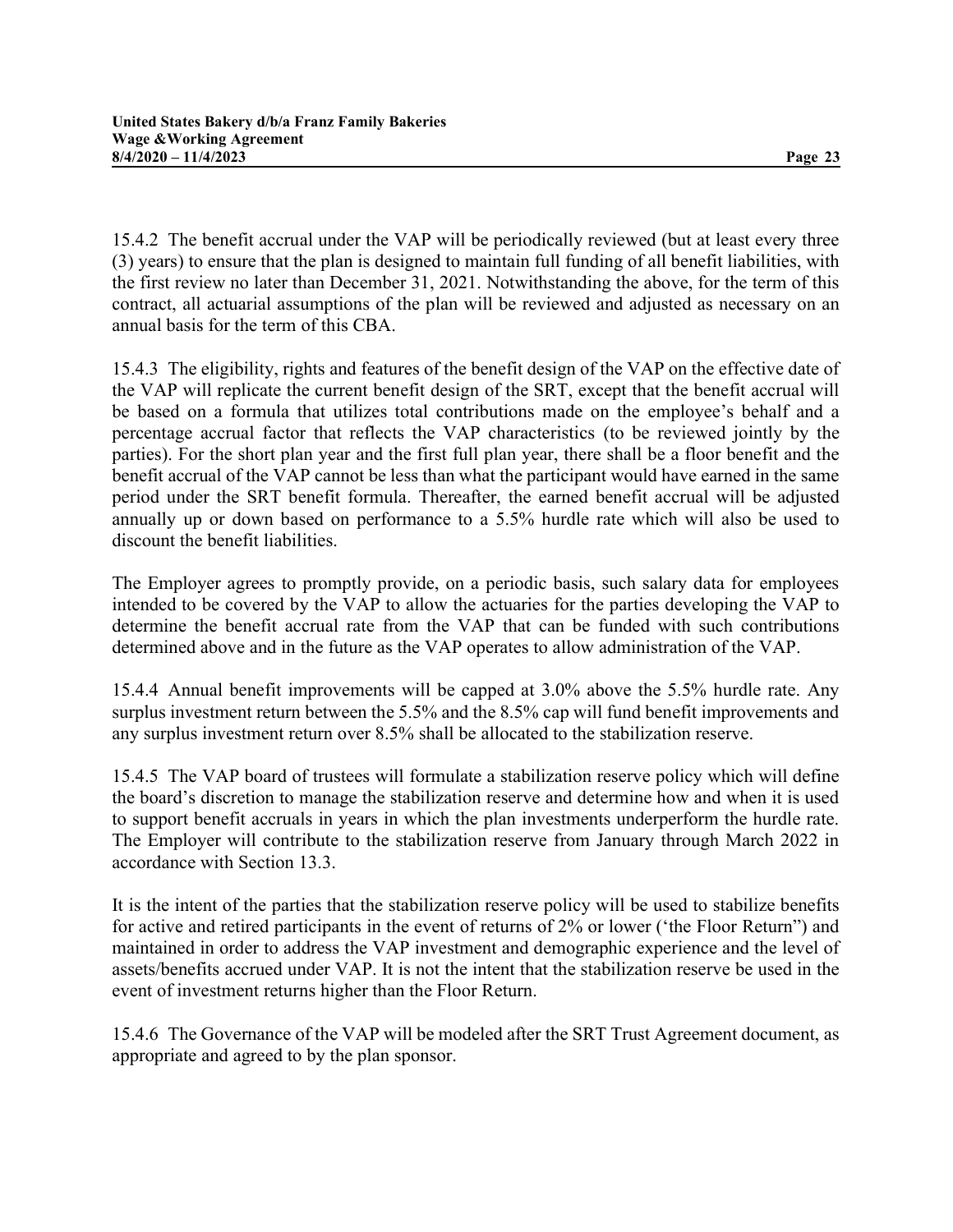15.5 Western Employees Benefit Trust 401(k). The provisions of Section 17.3 of Article 17 of this Agreement shall, in no way, apply to or affect the Employer's obligation to pay contributions to this Trust Fund.

15.6 Employer agrees to continue participation in the Western Employees Benefit Trust - 401(k) Plan. The employer obligations to the plan are limited to:

- 1. The timely execution of the Plan's Subscribe Agreement.
- 2. The timely eligible payment of that portion of their wages eligible employees elect to pay into the Plan.
- 3. Eligibility shall be limited to regular employees covered by the Collective Bargaining Agreement who have completed one (1) year of service with the Employer and who maintain eligibility status as defined in the Summary Plan Description.
- 4. Participation in this Plan is on a voluntary basis and eligible employees shall be responsible for the Trust Fund Administrative fee.

#### ARTICLE 16 GENERAL CONDITIONS

16.1 The Employer shall not permit demonstrators, salesmen or other employees of a supplier to perform work of store clerks. Demonstrators assigned to a store by a supplier shall confine themselves to the particular items being demonstrated and wear clothing or carry some badge identifying them with the product or firm for which the demonstration is made.

16.2 All gowns, aprons and uniforms required by the Employer shall be furnished and kept in repair by the Employer and, except where the garment is of drip-dry material, the Employer shall pay for laundering of same.

16.3 It is the desire of both the Employer and the Union to avoid, wherever possible, the loss of working time by employees covered by this Agreement. All contact will be handled so as to not interfere with the employee's duties or with service to the customers.

16.4 The Union may issue a Union Store Card and/or window decals to the Employer. Such Union Store Cards and decals are and shall remain the property of the United Food and Commercial Workers International Union, and the Employer agrees to surrender said Union Store Cards and/or decals to an authorized representative of the Union on demand in the event of failure by the Employer to observe the terms of this Agreement.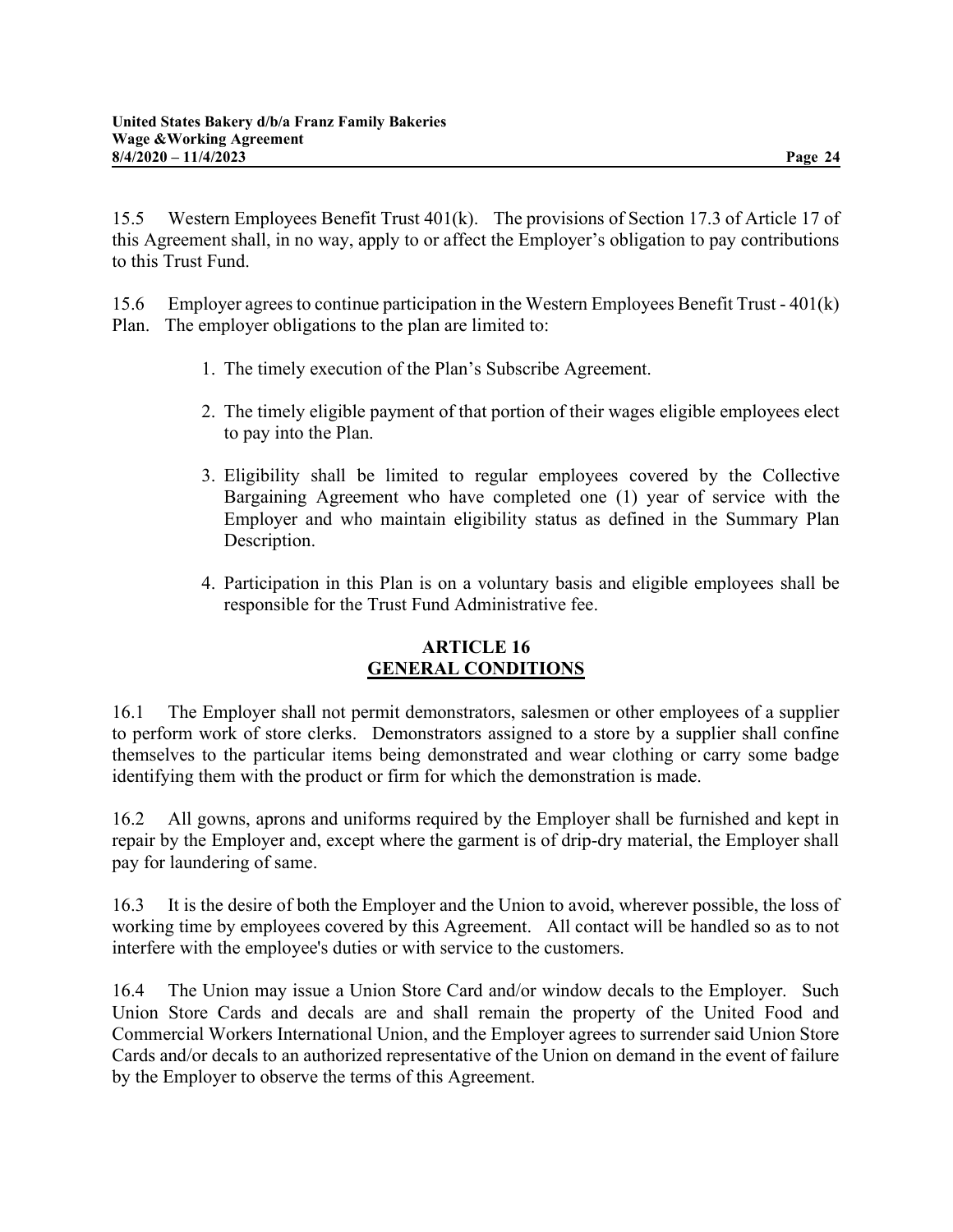16.4.1 The Employer shall display such Union Store Cards and/or decals in conspicuous areas accessible to the public in each establishment covered by this Agreement.

16.5 The Employer shall furnish to the Union, on written request, a copy of the payroll records of all bargaining unit employees, but not more than one (1) payroll record need be furnished during a twelve (12) month period.

16.6 The Employer agrees to notify the Union of the sale or closure of a store at least 30 days in advance, whenever practical. Reasons where the 30 days' notice is not practical may include but are not limited to lease contingencies, financing arrangements, or finalization of the buy/sell arrangements.

#### ARTICLE 17 GRIEVANCE PROCEDURE

17.1 All matters pertaining to the proper application and interpretation of any and all of the provisions of this Agreement shall be adjusted by the accredited representative of the Employer and the accredited representative of the Union. In the event of the failure of these parties to reach a satisfactory adjustment within seven (7) days from the date a grievance is filed in writing by either party upon the other, the matter shall be referred for final adjustment to a labor relations committee selected as follows: two (2) members from the Employer and two (2) members from the Union. In the event the labor relations committee fails to reach an agreement within twentyone (21) days from the date a grievance is filed in writing by either party upon the other, the four (4) shall select a fifth member or they shall request the Federal Mediation and Conciliation Service to submit a list of eleven (11) names of qualified arbitrators from which the labor relations committee shall select a fifth member, who shall be chairman, and the decision of this committee shall be binding on both parties. The labor relations committee as thus constituted shall have no power to add to, subtract from or change or modify any provisions of this Agreement, but shall be authorized only to interpret existing provisions of this Agreement as they apply to the specific facts of the issue in dispute.

17.2 During the process of making adjustments under the rule and procedures set forth in Section 17.1 above, no strike or lockout shall occur.

17.3 Except as otherwise provided for in Sections 17.3.2 and 17.3.3, no grievance or claim of violation of this Agreement shall be recognized unless presented in writing within thirty (30) days from the date of the occurrence causing the complaint or grievance except in cases where report of a grievance has been suppressed through coercion by the Employer.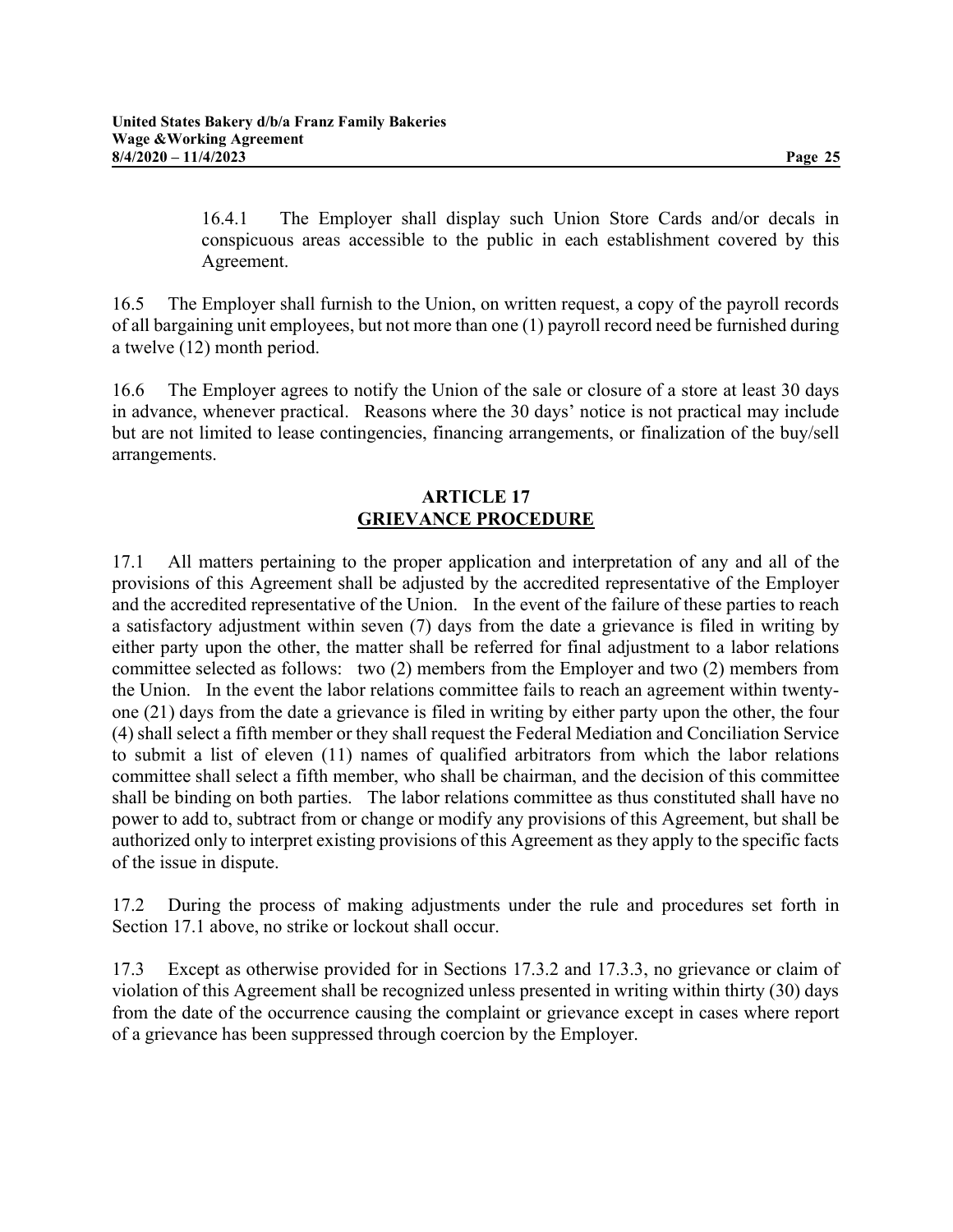17.3.1 In the event the claim is one for additional wages, any such claim shall be limited to additional wages, if any, accruing within the forty-five (45) day period immediately preceding the date upon which the grievance was filed in writing.

17.3.2 Where there is an automatic wage bracket adjustment due under the terms of Appendix "A", the period of adjustment shall be one (1) year from the date the grievance was filed in writing.

17.3.3 In cases involving discharge, the grievance must be filed within fifteen (15) days from the date of discharge.

17.4 The Employers and the Union shall make available to the other, pertinent data necessary for the examination of all circumstances surrounding a grievance. The arbitrator shall be empowered to effect compliance with this provision by requiring the production of documents and other evidence.

# ARTICLE 18 NO STRIKES OR LOCKOUTS

18.1 During the life of this Agreement the Union agrees not to engage in any strike or stoppage of work and the Employer agrees not to engage in any lockout. It shall not be a cause for discharge or discipline and it shall not be a violation of this Agreement for an employee to refuse to cross a primary labor union picket line at the Employer's premises that has been established to support a legal strike, provided the picket line is approved by Local No. 367.

#### ARTICLE 19 **SEPARABILITY**

19.1 It is hereby declared to be the intention of the parties to this Agreement and the sections, paragraphs, sentences, clauses, and phrases of this Agreement are separable and if any phrase, clause, sentence, paragraph or section of this Agreement shall be declared invalid by the valid judgement or decree of a court of competent jurisdiction because of the conflict with any Federal or Washington State law, such invalidity shall not affect any of the remaining phrases, clauses, sentences, paragraphs and sections of this Agreement and the balance of this Agreement shall continue in full force and effect.

19.2 The parties hereto agree that substitute provisions conforming to such judgement and decree shall be incorporated into this Agreement within thirty (30) days thereafter.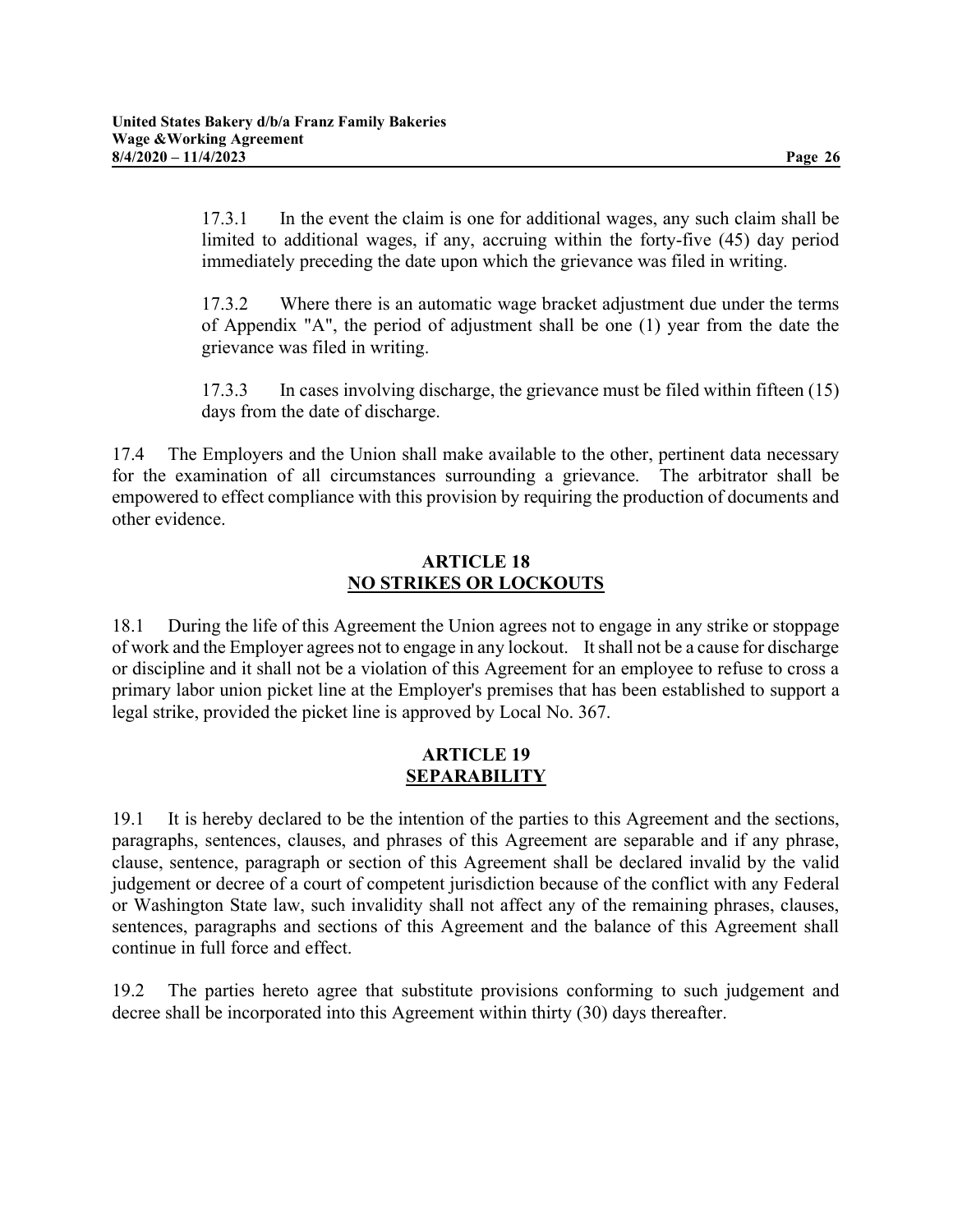# ARTICLE 20 DUES AND FEES CHECK-OFF

20.1 The Employer agrees during the life of this Agreement, upon receipt of an executed checkoff form to deduct from the employee's earnings each month an amount equal to the regular monthly union dues, initiation fees, (in equal installments during a 90-day period), reinstatement fees, due the UFCW Local Union which have accrued in the past and which accrue in the future, such amounts to be transmitted to the Union on or before the 10th day of each month. Notwithstanding the above language, the parties recognize the company's current payroll system does not have the capability to deduct initiation, reinstatement and arrears. If and when this capability becomes available, the Employer agrees to collect these items.

> 20.1.1 For employees who voluntarily authorize a contribution to the UFCW Active Ballot Club political action committee, the Employer agrees to deduct the authorized amount each payroll period on a payroll deduction basis and forward same to the Union. Participation must be at 20% or greater of the bargaining unit to implement the deduction. If the participation rate falls below the 20% the Union shall have 45 days to re-establish the 20% to continue the deduction.

20.2 The Union agrees to supply the Employer with the amounts of union dues, initiation fees, reinstatement fees or assessments applicable to each individual as the case may warrant. In no event will the amount deducted exceed the total of one month's dues plus fifty dollars (\$50.00).

20.3 The Employer agrees to request all employees to fill out and sign, check-off authorization forms, which are to be supplied by the Union.

#### ARTICLE 21 CREDIT UNION DEDUCTION

21.01 The Employer agrees during the life of this Agreement to provide for a system of payroll deductions of Credit Union monies. Said monies shall be transmitted to the UFCW Northwest Community Credit Union within ten (10) working days of each payroll period provided the employee authorizes the Employer to make such deduction on a form supplied by the Credit Union.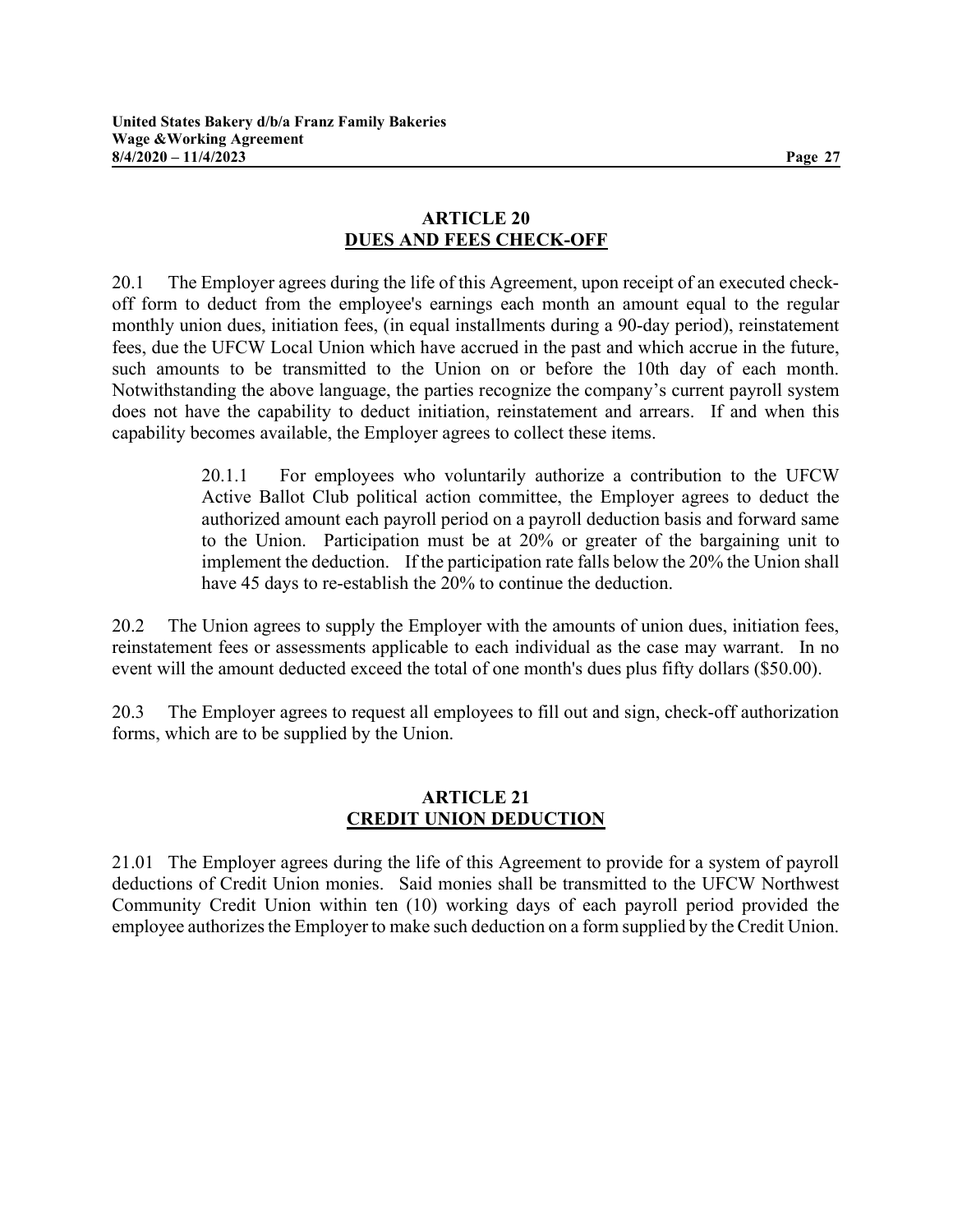# ARTICLE 22 EMPLOYEE SEVERANCE

22.1 Employees displaced and terminated due to the closing of a plant or depot and the discontinuance of its operations or due to the introduction of labor saving equipment shall be entitled to severance pay subject to the following requirements and qualifications.

22.2 Only employees with three (3) years continuous service with a particular Employer shall be eligible for severance pay. Eligibility for benefits shall commence at the end of the fourth (4) year of continuous employment with Gai's Sales Company, Inc.

22.3 Upon becoming eligible as aforesaid, an employee so displaced shall be entitled to onehalf (1/2) weeks' pay for each full year of continuous service including the three (3) year qualification period.

22.4 The maximum benefit payable hereunder shall be 23 half weeks or 11  $\frac{1}{2}$  full weeks' pay based upon 23 full years of continuous service with a particular employer covered by the Agreement.

22.5 SEVERANCE pay as herein above provided will not be paid to:

22.5.1 An employee who is offered employment in the baking industry in the area of distribution of the employer.

22.5.2 An employee who voluntarily resigns.

22.5.3 An employee who at the time of termination is eligible for pension benefits under the UFCW Trust.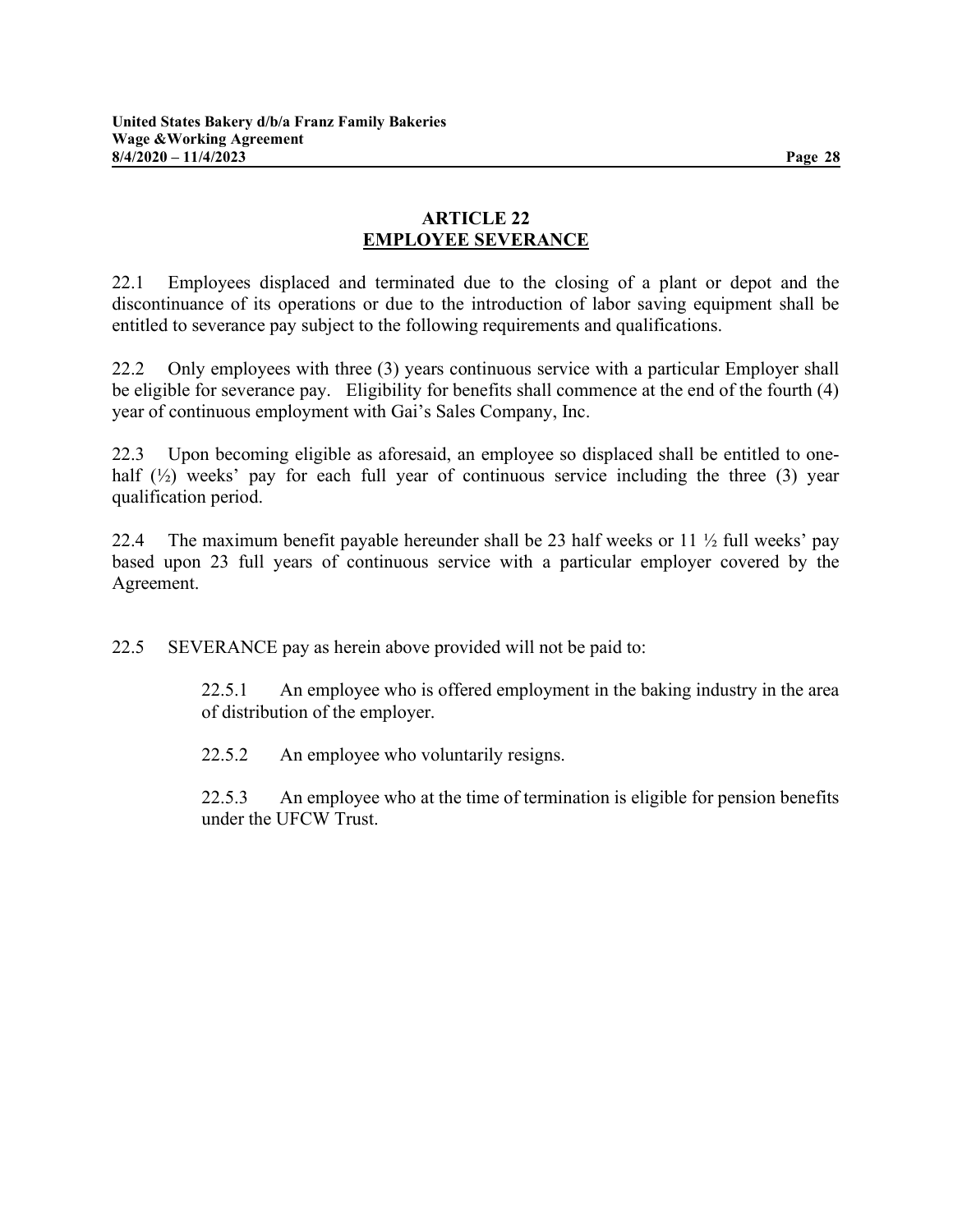# ARTICLE 23

DURATION OF AGREEMENT

23.1 This Agreement shall be in full force and effect from and after August 4, 2020, until November 4, 2023, at which time it shall be automatically renewed for a period of one (1) year from said date, and thereafter for each year upon each anniversary of said date without further notice; provided, however, that either party may open this Agreement for the purpose of discussing a revision within sixty (60) days prior to said expiration date of each anniversary thereof upon written notice being served upon either party by the other.

IN WITNESS WHEREOF, we attach our signatures this  $\mathbb{Z}_{\mathcal{C}}$   $\mathcal{C}$  day of 2020.

For United States Bakery d/b/a Franz Family Bakeries

 $\Delta$  $4\pi$ 

Jerry D'Ambrosio D'Ambrosio & Associates UFCW Union Local No. 367

Angel F. Gonzalez Mizarry, President

Michael Hines, Negotiator